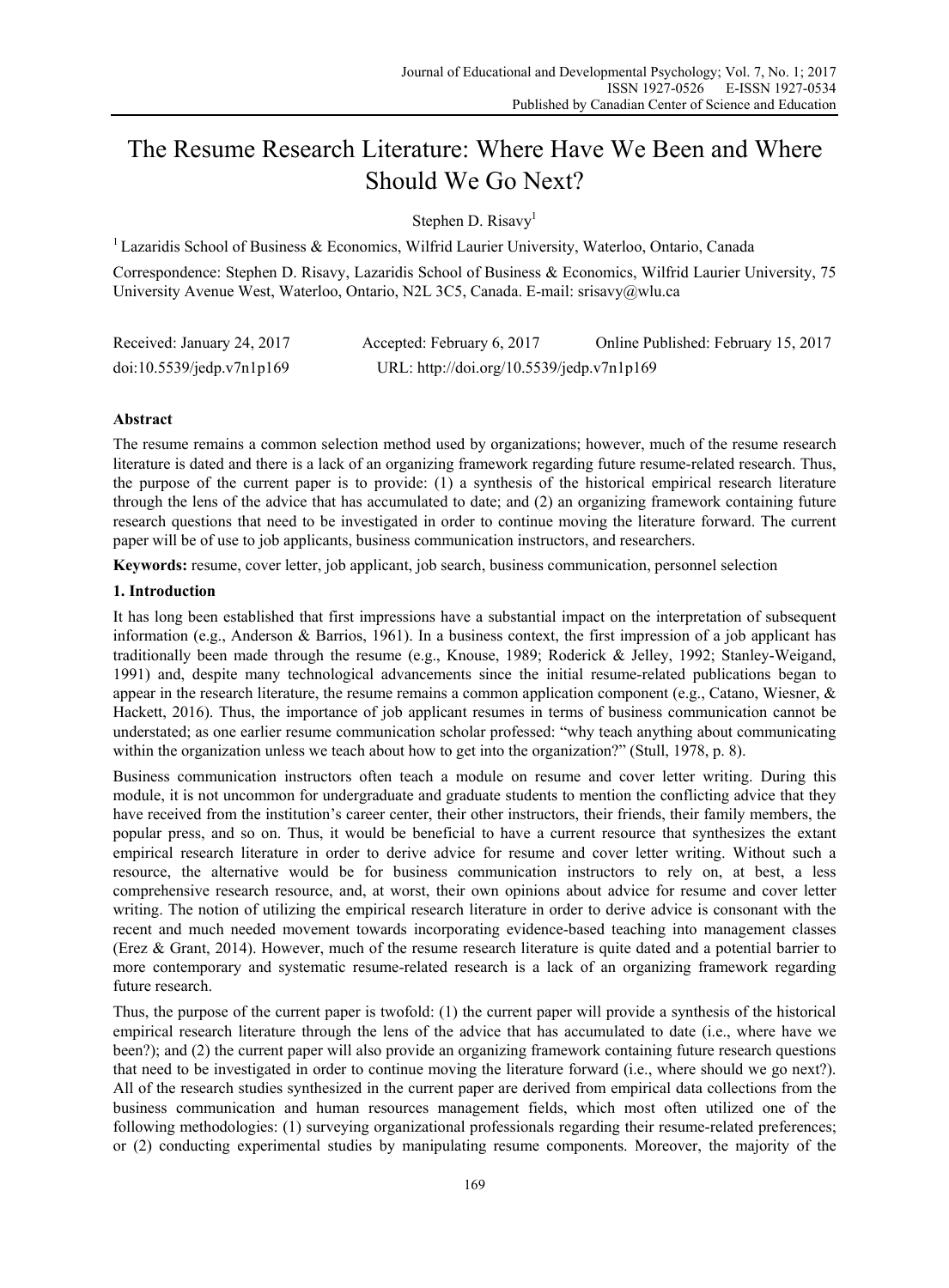extant research was conducted within the United States and it is noted where studies were conducted outside of the United States.

Research that has demonstrated findings related to information that is not under the control of the applicant or is no longer acceptable to provide based on anti-discrimination legislation (e.g., age, gender, race, marital status, dependents; e.g., Bendick, Jackson, & Romero, 1996; Bertrand & Mullainathan, 2004; Dipboye, Arvey, & Terpstra, 1977; Dipboye, Fromkin, & Wiback, 1975; Marlowe, Schneider, & Nelson, 1996; McIntyre, Moberg, & Posner, 1980; Muchinsky & Harris, 1977; Oliphant & Alexander, 1982; Renwick & Tosi, 1978) is not incorporated into the below discussion. Clearly, it has been established that the following personal information components should not be included in resumes: height, weight, race, religion, birth date, marital status, number of dependents, physical/health status, photographs, and social security number (Hutchinson & Brefka, 1997). Moreover, consistent with the empirical research-based mandate of the current paper, publications that involve merely opinions without supporting research evidence (e.g., Dittman, 1983; Stanley-Weigand, 1991) are also not incorporated into the below discussion.

The below discussion will involve a comprehensive integration of the most impactful, systematic, and empirical research available in order to see how the following questions have been historically answered in the literature: What information should be included in the resume? How long should the resume be? In what order and style should the resume content be arranged? What is the best available advice for cover letter writing? What other advice is there for resume and cover letter writing? Based on the information and advice that has accumulated to date, a framework for future research needs will be offered. Overall, the work presented in the current paper will be of use to job applicants, business communication instructors, and researchers interested in updating and advancing the resume research literature.

#### **2. What Information Should Be Included in the Resume?**

Compared with an application form, job applicants can choose what information to include in their resumes. Some of the options for categories to include are: (a) personal information; (b) personal opening, job objective, career objective, and summary of qualifications; (c) education; (d) work experience; (e) references; (f) scholarships, awards, and honors; (g) hobbies, interests, and extracurricular activities; and (h) willingness to relocate and travel. Next, the empirical research literature regarding the information that should be included in the resume for each of the aforementioned categories is reviewed.

#### *2.1 Personal Information*

A large and well-established body of research has suggested that the applicant's name, address, and phone number should definitely be included in the resume (Hornsby & Smith, 1995; Hutchinson, 1984; Hutchinson & Brefka, 1997; Mansfield, 1976; Wells, Spinks, & Hargrave, 1981). Although not focused on stylistic resume issues, a recent study by Burns, Christiansen, Morris, Periard, and Coaster (2014) has provided support for the inclusion of a school email address over a personal email address as their sample of human resource professionals provided more favorable judgments for resumes that included email addresses containing ".edu". The advice to include a school email address over a personal email address is especially applicable for student applicants and recent graduates but may also have implications for additional applicants. Specifically, future research should address whether more professional email addresses (e.g., givenname.surname@emailprovider.com) are rated more favorably than less professional email addresses.

# *2.2 Personal Opening, Job Objective, Career Objective, and Summary of Qualifications*

Although recent research has provided support for the notion that there is no need for a personal opening in a resume (Burns et al., 2014), including a job objective and/or a career objective has traditionally been found to be important information to include in a resume (Harcourt & Krizan, 1989; Harcourt, Krizan, & Merrier, 1991; Hornsby & Smith, 1995; Hutchinson, 1984; Hutchinson & Brefka, 1997; Schramm & Dortch, 1991). Harcourt and colleagues' (1991) sample of 212 campus recruiters demonstrated a preference for a career objective over a job objective or a combined career and job objective. However, future research is needed to more conclusively demonstrate the impact of including a career objective, a job objective, or a combined career and job objective especially considering the technological advancements since some of this research was conducted. Lastly, a summary of qualifications may also be important to include in a resume (Harcourt & Krizan, 1989; Harcourt et al., 1991); however, future research is also needed to determine whether including a summary of qualifications is effective if a career objective, a job objective, or a combined career and job objective has already been included.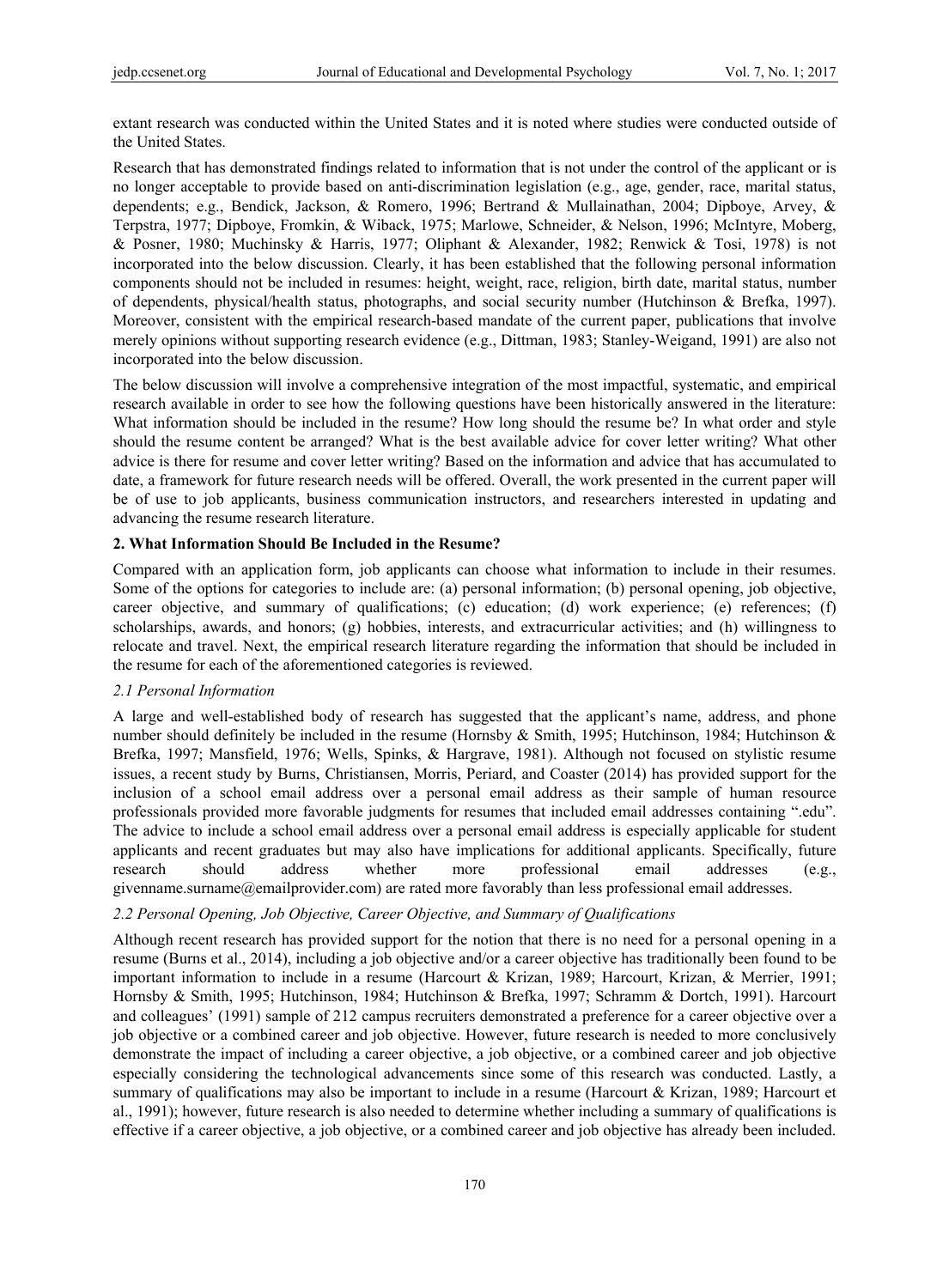Overall, the best available advice for resume writers is to avoid a personal opening and to instead include an objective or a summary of qualifications.

#### *2.3 Education*

Both early and more recent resume research agree that resumes should include formal educational qualifications including information regarding the degree or designation as well as the major, minor, and, if applicable, the expected date of graduation (Burns et al., 2014; Feild & Holley, 1976; Harcourt et al., 1991; Holley, Higgins, & Speights, 1988; Horn, 1988; Hutchinson, 1984; Hutchinson & Brefka, 1997; Mansfield, 1976; McNeilly & Barr, 1997; Schramm & Dortch, 1991; Spinks & Wells, 1987, 1993; Su, Lorgnier, Yang, & Oh, 2015; Wells et al., 1981).

A less intuitive piece of advice for resume writers, based on a national study of practicing Society for Human Resource Management professionals, is to include Grade Point Average (GPA) data including GPA within major and possibly also overall GPA (Ray, Stallard, & Hunt, 1994). In fact, a convincing body of early and more recent research has supported the inclusion of GPA data in the resume (e.g., Brown & Campion, 1994; Burns et al., 2014; Campion, 1978; Chen, Huang, & Lee, 2011; Feild & Holley, 1976; Harcourt & Krizan, 1989; McNeilly & Barr, 1997; Schramm & Dortch, 1991) and the preference for this type of information increased since the Hutchinson (1984) study (Hutchinson & Brefka, 1997). Hutchinson and Brefka's (1997) sample of personnel administrators in Fortune 500 organizations demonstrated a preference for the inclusion of GPA information especially when it is high and perhaps even when it is low. In further support of this point, Oliphant and Alexander's (1982) sample of personnel professionals found that resumes including GPA information were rated more favorably than resumes that did not include GPA information when evaluating experimentally manipulated resumes. Moreover, research by Thoms, McMasters, Roberts, and Dombkowski (1999) that also used experimentally manipulated resumes found that resumes with higher GPAs were rated more favorably than resumes with lower GPAs by business professionals.

In further support of the inclusion of academic achievement-related information in the resume, early resume research by Hakel, Dobmeyer, and Dunnette (1970) found that out of scholastic achievement, experience, and personal interests, only scholastic achievement played a substantial role in the evaluation of applicant resumes when their sample of students as well as recruiters from Certified Public Accounting firms assessed the relative impact of each factor. Personal interests (which will be subsequently discussed), even when job-related, did not account for poor scholastic standing (Hakel et al., 1970). The relative importance of scholastic standing was also demonstrated by Dipboye and colleagues (1975) as well as Renwick and Tosi (1978) who demonstrated that field of specialization and graduate degree were more influential factors when making selection decisions based on experimentally manipulated resumes than personal variables, such as gender and marital status.

More recently Cole, Rubin, Feild, and Giles' (2007) sample of 244 experienced recruiters evaluating actual resumes of recent or soon-to-be college graduates demonstrated that strong academic qualifications can account for weaker work experience and extracurricular activities but also that strong work experience and extracurricular activities can account for weaker academic qualifications. Nevertheless, having a strong background in academic performance, work experience, and extracurricular activities is likely to lead to high ratings regarding employment suitability (Cole et al., 2007). Overall, future research should address whether it is most effective to include GPA within major, overall GPA, or both within major and overall GPA. There is also a gap in the research literature in that future studies should address whether the inclusion of GPA information is effective when applicants are applying to non-entry-level jobs.

There is some debate in the resume advice industry regarding the inclusion of high school data but previous research has suggested that this type of information is likely unnecessary and should probably be excluded from resumes (Harcourt & Krizan, 1989; Hutchinson, 1984; Hutchinson & Brefka, 1997; Spinks & Wells, 1987; Wells et al., 1981); that is, unless the high school information is the most recent educational experience that the applicant possesses (Hornsby & Smith, 1995). Harcourt and colleagues (1991) found that information regarding high school GPA, graduation date, and awards was not preferred by their sample of campus recruiters.

Some earlier resume research of the 500 largest corporations in the United States as listed in the Fortune directory has indicated a preference for the inclusion of the major source of financing during college or university to be listed in the resume (Wells et al., 1981). However, Mansfield (1976) found that 54% of her sample of Fortune 500 company officials indicated that the major source of financing formal education is of little or no importance. In more recent research, the source of financing while in school was found to be only somewhat important by Hutchinson and Brefka (1997) and to be decreasing in importance since the Hutchinson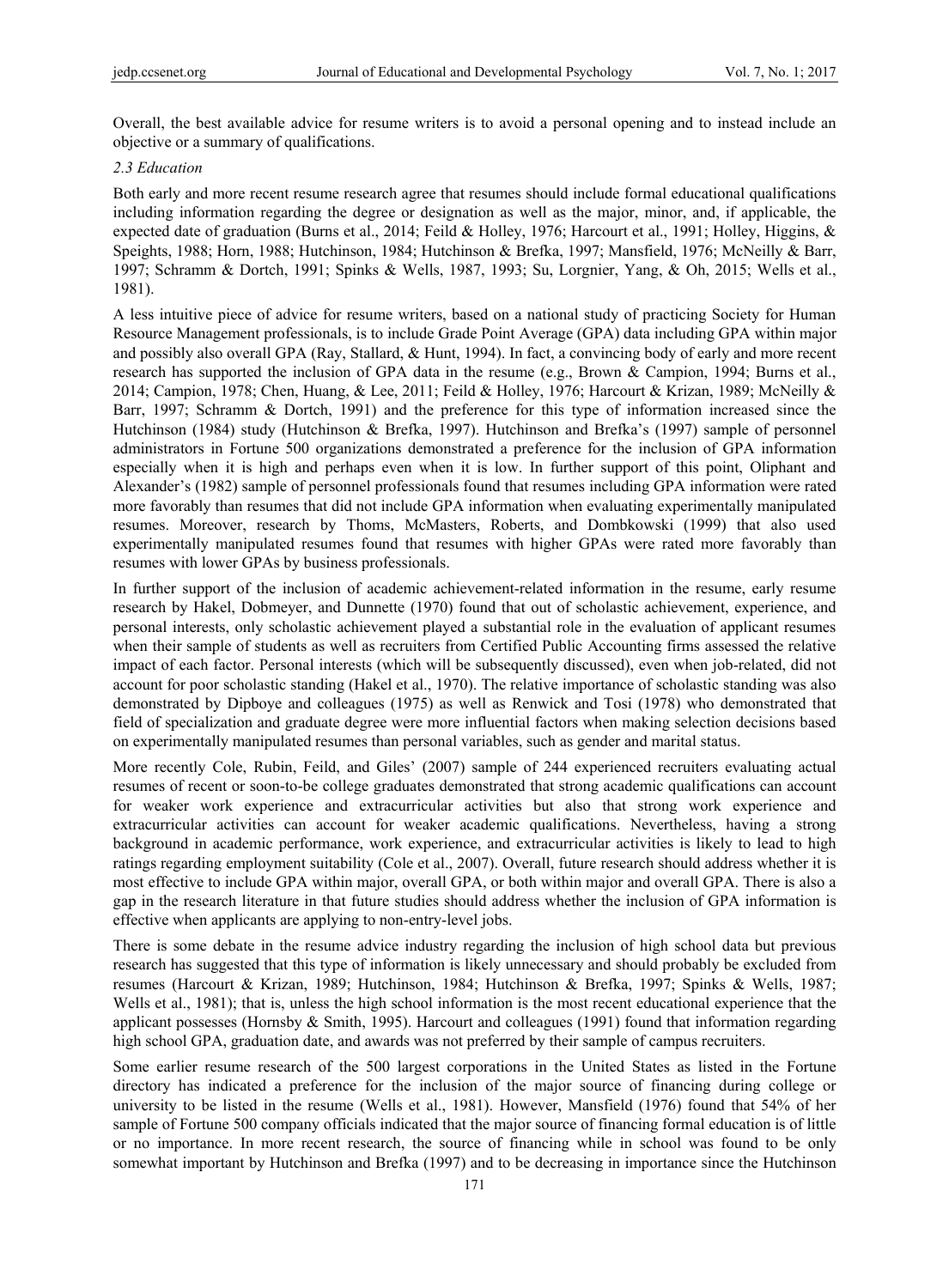(1984) study. Although it would appear that the major source of financing during college or university is not very important information to include in the resume, future research should update this literature and confirm whether a more effective strategy is to note the major source of financing during college or university or to not mention this information.

Regarding the possible inclusion of class projects and relevant coursework, there have been conflicting findings based on applicant experience and the functional areas in which applicants are applying for jobs (Charney & Rayman, 1989; Charney, Rayman, & Ferreira-Buckley, 1992). Nevertheless, some research assessing business professionals has provided support for the inclusion of coursework compared with no coursework being listed (Thoms et al., 1999). Overall, future research is needed in order to update this area of research and to determine whether resumes including class projects and coursework are in fact more effective than resumes that do not include this information.

# *2.4 Work Experience*

A primary inclusion for the resume is the work experience section and applicants should include information regarding previous employers, the dates in which they worked for each employer, their job title at each previous employer, and whether each job was part- or full-time (Feild & Holley, 1976; Harcourt & Krizan, 1989; Harcourt et al., 1991; Holley et al., 1988; Horn, 1988; Hutchinson, 1984; Hutchinson & Brefka, 1997; Mansfield, 1976; McNeilly & Barr, 1997; Schramm & Dortch, 1991; Spinks & Wells, 1987, 1993; Wells et al., 1981). Moreover, it has been shown that it is important to include work experience information even if the previous experience is unrelated to the job in question (Hornsby & Smith, 1995; Sulastri, Handoko, & Janssens, 2015).

#### *2.5 References*

Regarding the inclusion of references in resumes, previous studies have indicated that the inclusion of references in a resume or at other initial screening stages is of little or no importance (Horn, 1988; Hutchinson, 1984; Hutchinson & Brefka, 1997; Ray et al., 1994; Schramm & Dortch, 1991); nor is it necessary to state that references are available upon request (e.g., Schramm & Dortch, 1991). However, it is worth noting that Harcourt and Krizan's (1989) sample of Fortune 500 personnel administrators as well as business communication instructors demonstrated an increasing desire for references to be included in the resume since the Hutchinson (1984) study and that Harcourt and colleagues (1991) found a preference for the inclusion of a "references available on request" (p. 269) statement. Moreover, other research has also advocated for the inclusion of references in the resume (e.g., Spinks & Wells, 1987; Wells et al., 1981). Thus, future research should address whether resumes prepared with or without references or the verbiage "references available upon request" are rated more favorably and this is an especially important area for research to update as the research cited above is somewhat dated. Regardless, the inclusion of personal as opposed to professional references in the resume should be avoided (e.g., Harcourt et al., 1991).

#### *2.6 Scholarships, Awards, and Honors*

Previous research has provided support for the inclusion of a list of scholarships, awards, and honors in resumes (Burns et al., 2014; Campion, 1978; Hornsby & Smith, 1995; Hutchinson & Brefka, 1997; Mansfield, 1976; Schramm & Dortch, 1991; Wells et al., 1981). Moreover, the preference for the inclusion of awards received on resumes increased in importance since the Hutchinson (1984) study (Hutchinson & Brefka, 1997).

# *2.7 Hobbies, Interests, and Extracurricular Activities*

Despite the evidence in support of the inclusion of special skills and job aptitudes in resumes (e.g., languages, software; Harcourt & Krizan, 1989; Harcourt et al., 1991; Hutchinson, 1984; Wells et al., 1981), an ongoing debate in the literature pertains to the inclusion of categories, such as hobbies and interests. In early resume research (Mansfield, 1976), less than 50% of the company officials surveyed from the Fortune 500 Largest Industrial Corporations preferred information pertaining to non-job-related factors, such as hobbies and recreational interests to be included in the resume. Pibal (1985) also found that basic resume content (e.g., work experience, education) was ranked more highly than personal items. Harcourt and Krizan (1989) demonstrated that since the Hutchinson (1984) study, preferences of personnel administrators of Fortune 500 companies for the inclusion of hobbies and outside interests declined. Lastly, Hutchinson and Brefka (1997) provided evidence that the listing of memberships in college clubs, fraternities, and sororities as well as hobbies and interests are not important to include in the resume. Nevertheless, recent research by Burns and colleagues (2014) did provide evidence that would support the inclusion of social activities and hobbies (but not recreational sport activities).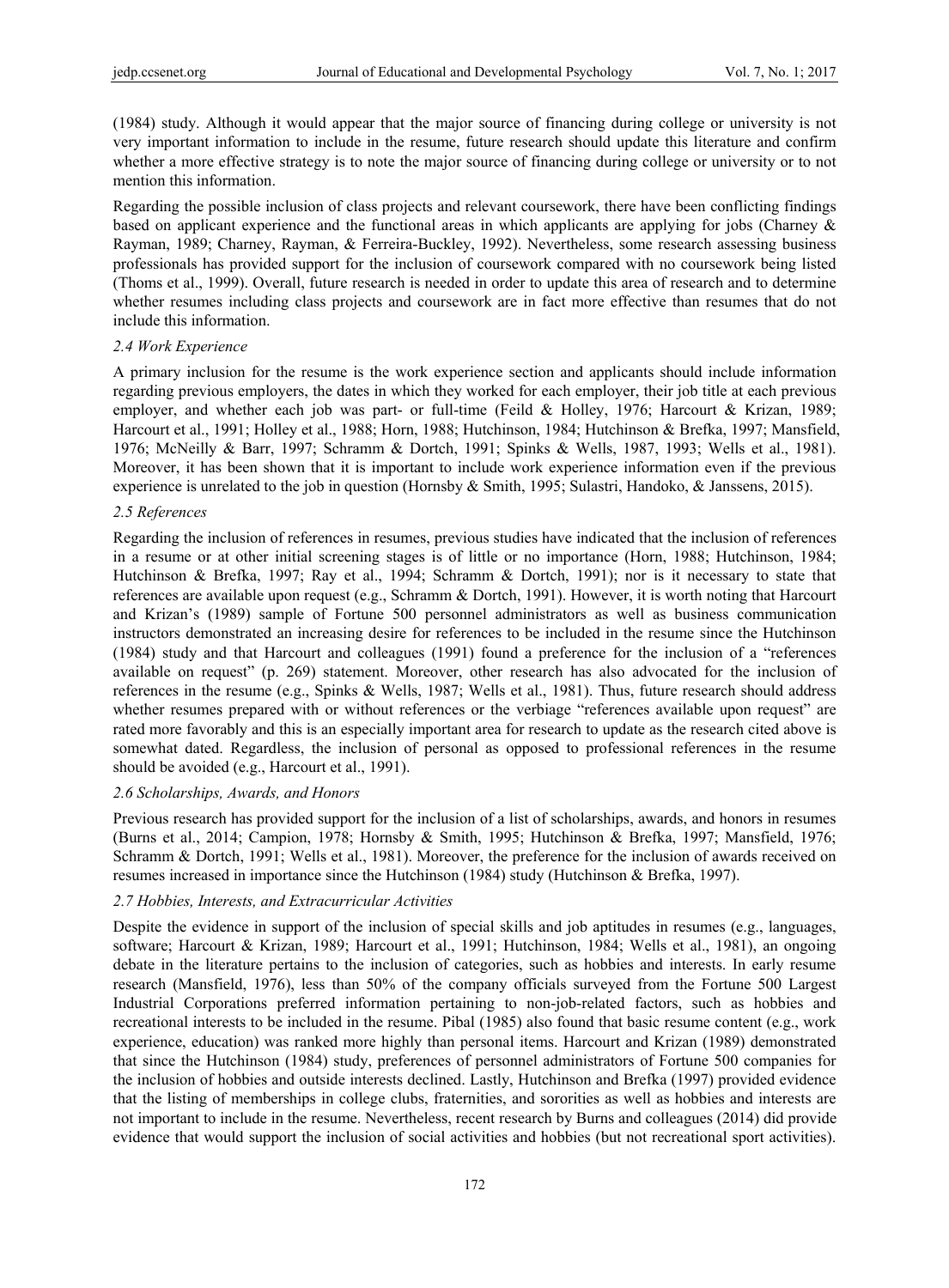Thus, future research is needed in order to determine the effectiveness of including hobbies and interests in resumes.

Conversely, there does appear to be a consensus regarding the benefits of including extracurricular activities in resumes (Burns et al., 2014; Chen et al., 2011; Schramm & Dortch, 1991; Rubin, Bommer, & Baldwin, 2002). Brown and Campion's (1994) sample of recruiters found an advantage for applicant resumes that included extracurricular activities so long as they were not associated with recreational sports or fraternity involvement, which helps to underscore the importance of including job-related information in all sections of the resume. Memberships in professional organizations and associations have been shown to be beneficial extracurricular activities to include in resumes (e.g., Campion, 1978; Harcourt & Krizan, 1989; Harcourt et al., 1991). The study by Brown and Campion (1994) also helps to demonstrate the progression of earlier resume research as Campion (1978) originally found a benefit associated with including fraternity and sorority membership in the resume; a conclusion that had clearly changed in his subsequent publication (i.e., Brown & Campion, 1994). There is also some evidence to support the advice that resume writers should exclude church involvement from their resumes (Harcourt & Krizan, 1989; Harcourt et al., 1991); moreover, other scholars have cautioned that religious, political, ethnic, or sociocultural affiliations may influence the decisions made by recruiters (Derous & Ryan, 2012).

Nemanick and Clark's (2002) sample of undergraduate students rating experimentally manipulated resumes found that applicants holding numerous (i.e., five) extracurricular leadership positions were judged very favorably and this was especially the case for those applicants with both career-related and social extracurricular activities. For applicants holding two leadership positions or five non-leadership positions, they were judged more favorably when they included career-related as opposed to social extracurricular activities (Nemanick & Clark, 2002). These findings help to supplement the research conducted by Blackburn-Brockman and Belanger (2001), which involved a sample of 105 Certified Professional Accountant recruiters indicating a benefit of elaborating upon extracurricular activities, professional accomplishments, and community service that reflect leadership, commitment, involvement, and balance but only when the applicants had outstanding grades and previous work experience.

Overall, extracurricular activities have been shown to be important to include in applicant resumes. However, resumes that elaborated upon work experience as opposed to extracurricular activities were still more likely to be perceived as qualified and employable; thus, more space in the resume should be dedicated to providing work experience details as opposed to educational experience or extracurricular activity details (McNeilly & Barr, 1997). Based on the fact that most of the aforementioned research has focused on student and recent graduate applicants, future studies should seek to update this body of research and assess whether extracurricular activities should be included in resumes for non-student applicants and non-recent graduate applicants.

## *2.8 Willingness to Relocate and Travel*

Some empirical research literature has recommended the inclusion of information pertaining to an applicant's willingness or lack of willingness to relocate and travel in the resume (Harcourt & Krizan, 1989; Harcourt et al., 1991; Hutchinson, 1984; Wells et al., 1981). Moreover, willingness to relocate and travel information was found to be even more important to include since the Hutchinson (1984) study (Hutchinson & Brefka, 1997). However, it is a viable future research question to assess whether information regarding willingness to relocate and travel would be better included in the cover letter as opposed to in the resume. Moreover, based on the time that has passed since these initial studies have been conducted, future research efforts should seek to corroborate these findings in a more contemporary context as the business world continues to become more global.

#### **3. How Long Should the Resume Be?**

Once applicants have determined what information to include in their resumes, advice is needed regarding the most effective resume length. In the aforementioned study by Mansfield (1976), the company officials responding to her survey indicated a preference for a concise one- to two-page resume. The advice regarding not exceeding two pages for resumes has been a consistent finding in the literature over time (e.g., Feild  $\&$  Holley, 1976; Harcourt & Krizan, 1989; Harcourt et al., 1991; Horn, 1988; Hornsby & Smith, 1995; Schramm & Dortch, 1991; Thoms et al., 1999). For example, previous research has demonstrated that one- to two-page resumes are more desirable than three-page resumes (Spinks & Wells, 1987; Wells et al., 1981).

However, some research as well as the resume advice industry in general has at times advocated for a one- over a two-page resume (e.g., Spinks & Wells, 1993). Moreover, 80% of the recruiters surveyed by McDowell (1987)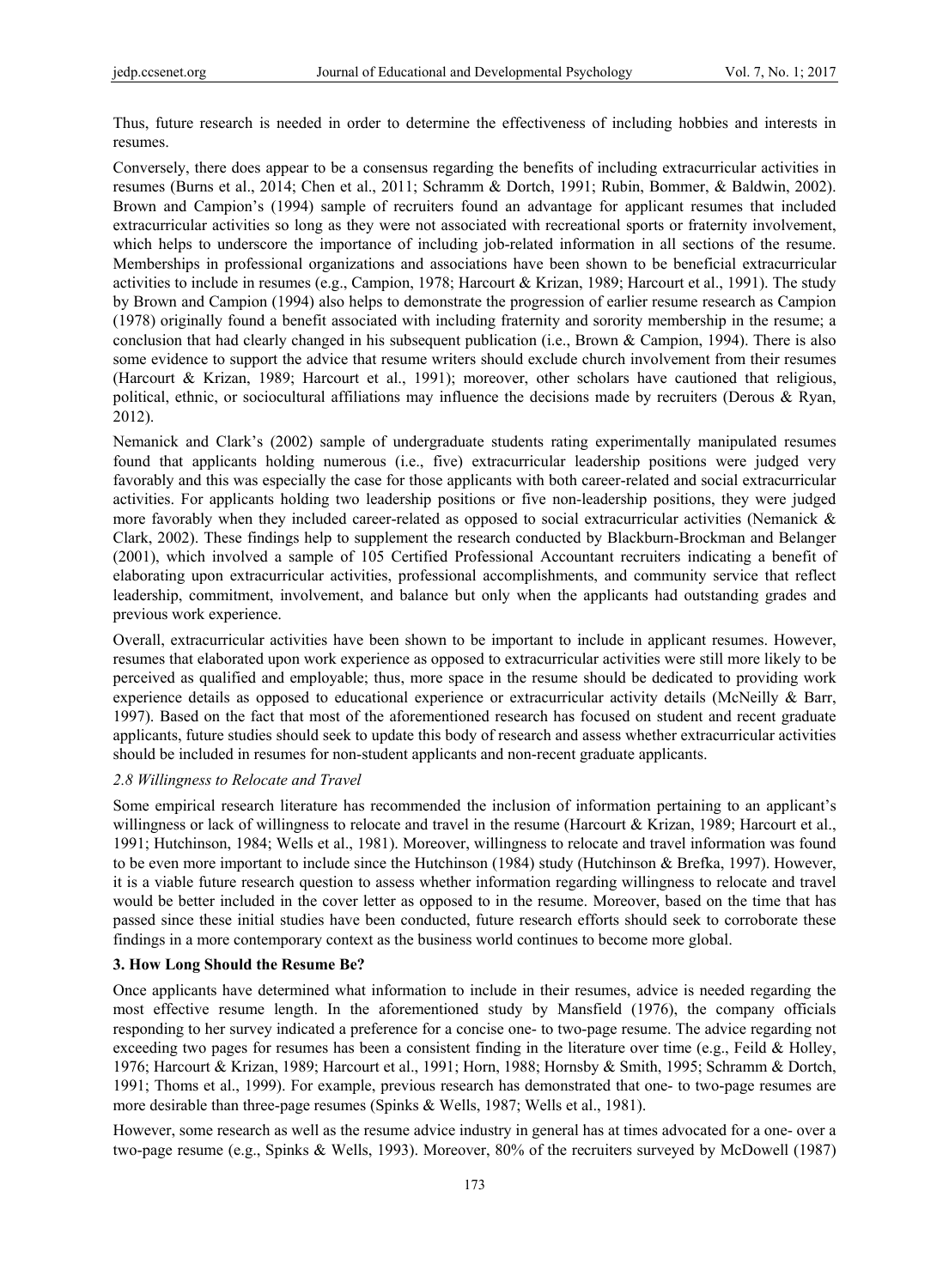believed that resumes should be one page in length. On the contrary, two-page resumes were ranked more favorably by accounting firm recruiters than one-page resumes for accounting majors with strong school and work credentials when applying to professional accounting firms (Blackburn-Brockman & Belanger, 2001). Thus, although applicants should ensure that their resumes do not exceed two pages, future research should continue to pursue the quest for determining the most effective resume length. For example, no extant research has addressed whether two-page versus one-and-a-half-page resumes are more effective.

#### **4. In What Order and Style Should the Resume Content Be Arranged?**

An early study of professional recruiters assessing experimentally manipulated resumes by Penrose (1973) found no order effects when varying resume components while holding content constant, such as if major qualifications appeared first or last in the resume. Conversely, subsequent research by Schramm and Dortch (1991) found that more than 80% of their sample of on-campus recruiters reported that the order in which resume items appeared was of some degree of importance. This section will discuss the historical advice for applicants to consider regarding resume order, overall format, and other stylistic issues.

#### *4.1 Resume Order*

A common finding throughout various resume research endeavors is that the more traditional sequencing of resume content (e.g., opening with personal information, followed by education, experience, and then references; Wells et al., 1981) is preferred. Other, more recent research has corroborated the notion that education should be the first category on the resume and that experience should be the second category on the resume (Burns et al., 2014; Spinks & Wells, 1987). However, future research should assess the efficacy of this ordering for non-student applicants and non-recent graduate applicants as it could be reasoned that for these applicants, the work experience section is their greatest asset and thus, should precede the education section.

#### *4.2 Overall Resume Format*

Regarding resume format, there is a strong preference for the traditional, standard, historical, chronological format over alternative options (e.g., functional, informal, creative, imaginative, web-based, video-based; Hornsby & Smith, 1995; Schramm & Dortch, 1991; Toth, 1993). The aesthetic aspects of a resume likely have a substantial impact on being shortlisted for a job (e.g., Arnulf, Tegner, & Larssen, 2010; Chen et al., 2011). Specifically, Arnulf and colleagues' (2010) sample of Norwegian professional recruiters and students found that formal resume designs were preferred over more creative (i.e., colored and artistically arranged) designs; in fact, even resumes printed on colored paper ranked higher than the "creative" format. It is interesting to note that this study was conducted in Norway—a country where there are few standardized practices for resume creation—and the findings nevertheless corroborated the effectiveness of the traditional resume format. Schullery, Ickes, and Schullery's (2009) sample of 234 professionals from a wide range of company sizes and industries provided further evidence that there is no need to prepare resumes differently (e.g., so that they can be scanned by electronic devices, such as optical character recognition [OCR] readers).

Research conducted in the Netherlands with a sample of 445 unemployed job applicants has demonstrated that video-based resumes appear to have some benefits regarding applicant perceptions as they are considered by applicants (regardless of their ethnicity) to be fairer than traditional, paper-based resumes (Hiemstra, Derous, Serlie, & Born, 2012). However, laboratory research using an undergraduate sample suggested that evaluations of applied social skills and mental capabilities of applicants were lower when those evaluations were based solely on video resumes as opposed to when those evaluations were based solely on paper resumes (Waung, Hymes, & Beatty, 2014). In addition, a follow-up study utilizing a recruiter and student sample demonstrated the ineffectiveness of high levels of self-promotion in video resumes for men and the possible detrimental effects of high levels of self-promotion in video resumes for women (Waung, Hymes, Beatty, & McAuslan, 2015). From an applicant perspective, caution needs to be exercised when it comes to the use of video-based resumes as the aforementioned research suggests that they are also likely to be a less effective format than traditional resumes.

Similarly, some recent research using a hiring manager and human resource professional sample has tentatively advocated for the benefits of adding personality, emotional intelligence, diversity tolerance, and preferred organizational structure information to the standard resume (Wright, Domagalski, & Collins, 2011); however, caution should be taken with regards to this conclusion as well based on the aforementioned research advocating for the traditional resume format (e.g., Arnulf et al., 2010). Nevertheless, future research comparing the method advocated by Wright and colleagues (2011) with the traditional resume format is needed. Also, determining whether information pertaining to personality, emotional intelligence, diversity tolerance, and preferred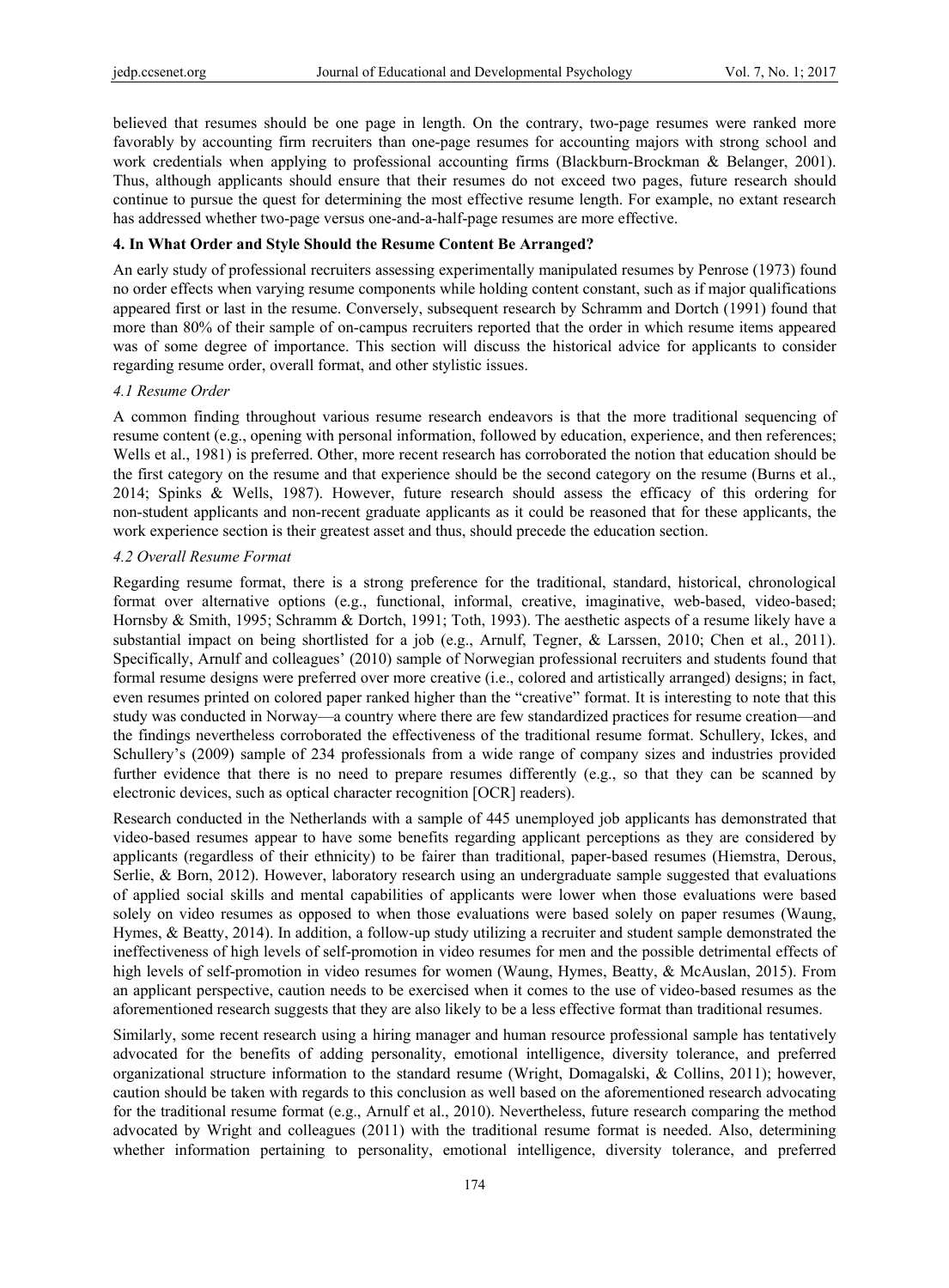organizational structure is more effective when it is included in the resume or in the cover letter is another fruitful avenue for future research.

#### *4.3 Other Resume Stylistic Issues*

Regarding other resume stylistic issues, an early study by Helwig (1985) provided support for the importance of being concise and using traditional, short, bullet point resumes over highly elaborated, lengthy, narrative resumes. Subsequent research has provided further evidence supporting the advice to avoid a paragraph presentation style in the resume (Horn, 1988) as well as findings in support of using action verbs and bullets in addition to bolding in the resume (e.g., Burns et al., 2014; Hornsby  $\&$  Smith, 1995). Being specific when possible, avoiding vague assertions (e.g., Oliphant & Alexander, 1982; Stephens, Watt, & Hobbs, 1979), providing details regarding jobs, skills, education, and experiences (Burns et al., 2014), and writing in the third person as opposed to the first person (Horn, 1988) are other stylistic recommendations that should likely be followed by applicants. Aligning job experience dates on the left- or right-hand side of the page (i.e., not with the job experience information itself) and ensuring that the margins are of a standard size should also help with the stylistic and aesthetic issues that can plague resumes (Burns et al., 2014). Lastly, regarding resume color, white or ivory documents are preferred over colored documents (Arnulf et al., 2010; Bird & Puglisi, 1986; Penrose, 1984; Schramm & Dortch, 1991; Stephens et al., 1979). Gold and light blue were shown to be the least preferred resume colors in the aforementioned Schramm and Dortch (1991) study.

#### **5. What Is the Best Available Advice for Cover Letter Writing?**

Cover letters—formerly referred to as transmittal letters (e.g., Weeks, 1975) or letters of application (e.g., Spinks & Wells, 1987; Welch, 1986)—are often included along with resumes in the initial job application process. A convincing body of literature has developed over time supporting the preference or expectation of a cover letter to be included along with a resume as opposed to a resume being submitted without a cover letter (DeKay, 2006; Harcourt et al., 1991; Hornsby & Smith, 1995; Schullery et al., 1999; Spinks & Wells, 1987; Wells et al., 1981).

Cover letters are perhaps most effective when they: (a) are written in the first person as opposed to the third person; (b) are customized for each application; (c) indicate the job for which the applicant is applying; (d) demonstrate knowledge regarding the potential employer, such as reasons why the applicant is interested in the particular job and company; (e) demonstrate the applicant's ability to contribute to the job in question, such as through an explanation of how the applicant's education and experience fit the job requirements; and (f) close by making a request for a personal interview (Horn, 1988; Mansfield, 1976; Spinks & Wells, 1987; Wells et al., 1981). Furthermore, there appears to be a general preference for avoiding redundancies with the information included in the resume (Mansfield, 1976) as well as for avoiding vague statements through the use of specificity and precision (Spinks & Wells, 1987; Wells et al., 1981). Regarding length, cover letters should be no longer than one page (Horn, 1988) and should contain less than four paragraphs (Augustin, 1991).

Overall, the cover letter appears to be an important opportunity for applicants to include relevant and unique items that are not included in the resume. However, much less empirical research has been conducted on cover letters compared with resumes and based on the benefits to applicants associated with including cover letters along with their resumes (DeKay, 2006; Harcourt et al., 1991; Hornsby & Smith, 1995; Schullery et al., 1999; Spinks & Wells, 1987; Wells et al., 1981) as well as the fact that many of the studies in this area are now dated, there is a need for subsequent research in this area. For example, Augustin (1991) assumed that a format containing only paragraphs should be used in cover letters but based on the short amount of time that recruiters likely spend reviewing cover letters, future research should investigate whether cover letters written in a paragraph format are in fact more effective than cover letters written in a combined paragraph and bullet point format or in a combined paragraph and table format. The nature of the job in question may also suggest that in some cases a more assertive cover letter should be written (e.g., for jobs in high-pressured sales environments); however, Horn (1988) demonstrated that a realistic attitude and modest confidence towards an applicant's own job-related qualifications are appreciated (especially in the cover letter). Regardless, future research should seek to identify the appropriate level of assertiveness to include in application materials.

# **6. What Other Advice Is There for Resume and Cover Letter Writing?**

The synthesis of information presented in the current paper will conclude with further advice from the empirical research literature regarding resume and cover letter writing that did not fit under one of the aforementioned headings; specifically, this section will address: (a) grammar, spelling, word choice, punctuation, neatness, and professional appearance; (b) impression management; and (c) other additional advice.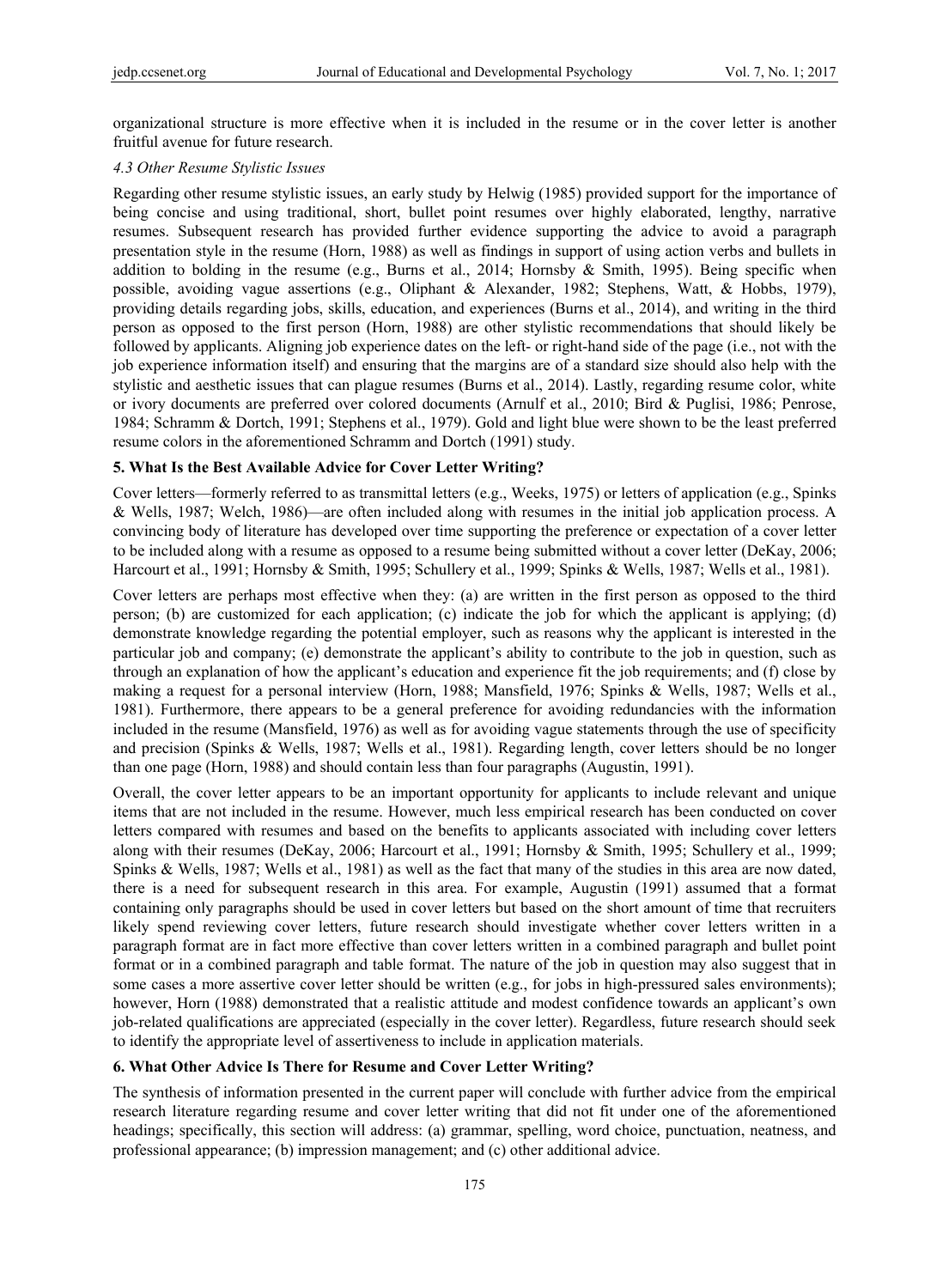#### *6.1 Grammar, Spelling, Word Choice, Punctuation, Neatness, and Professional Appearance*

It is of the utmost importance to have correct and error-free grammar, spelling, word choice, and punctuation as well as overall neatness and professional appearance in resumes and cover letters (Burns et al., 2014; Charney & Rayman, 1989; Charney et al., 1992; Culwell-Block & Sellers, 1994; Horn, 1988; Hornsby & Smith, 1995; Mansfield, 1976; McDowell, 1987; Schramm & Dortch, 1991; Spinks & Wells, 1987, 1993; Stephens et al., 1979; Wells et al., 1981). In fact, previous studies have demonstrated that resume and cover letter communication proficiency is at least as important as (Horn, 1988) if not more important than (Charney  $\&$ Rayman, 1989) technical competence, relevant work experience, and qualifications. For example, resumes without errors but with less relevant work experience were rated more highly than resumes with errors but with highly relevant work experience by campus recruiters that typically employ mechanical engineers (Charney & Rayman, 1989). In a subsequent study, Charney and colleagues (1992) demonstrated that undergraduate business students evaluating marketing resumes do not penalize or distinguish between error-laden compared with error-free resumes; conversely, they found that the undergraduate students did distinguish between error-free and error-laden resumes when evaluating engineering resumes, but not to the same extent as actual engineering recruiters. Thus, perhaps one of the reasons why student applicants may have grammatical, spelling, word choice, punctuation, neatness, and professional appearance issues in their resumes and cover letters is that they typically underestimate the impact that these errors have on the evaluation of their application materials.

#### *6.2 Impression Management*

Submitting an application is in essence an exercise in impression management (Schlenker, 1980) as the applicant is hoping to control the impression that is formed by the recruiter of the applicant's competence, motivation, and experience. However, lower perceptions of applicant likability, truthfulness, and employability were found when impression management was used in resumes and cover letters (the effect was especially strong for resumes and the only positive was in terms of enhanced perceptions of applicant self-confidence as rated by the sample of executive MBA students; Knouse, Giacalone, & Pollard, 1988). Conversely, a subsequent study by Knouse (1994) utilizing a sample of Chamber of Commerce members demonstrated more favorable perceptions of applicant interpersonal skill, overall impressiveness, and hireability in addition to self-confidence (but desire to further verify applicant background was also rated more highly) when impression management was used. Nevertheless, as noted by Knouse (1994), the specific type of impression management technique being utilized might help to explain the discrepancy between these two studies.

Specifically, tactics associated with ingratiation and the exaggeration of personal traits and accomplishments (Knouse et al., 1988) are likely to be less effective than self-descriptive statements (e.g., examples and descriptions of favorable education- and job-related accomplishments) that clarify and enhance credentials in a reasonable and not overly exaggerated manner (Knouse, 1994). It appears that this latter set of impression management tactics are consistent with the aforementioned findings regarding appropriately elaborating upon and providing sufficient levels of detail regarding resume aspects, such as education, work experience, and extracurricular activities (Blackburn-Brockman & Belanger, 2001; McNeilly & Barr, 1997).

Overall, elaborating upon accomplishment statements as opposed to making unwarranted and exaggerated self-descriptive statements appears to be beneficial advice for applicants. In further support of this, Thoms and colleagues (1999) demonstrated that including accomplishment statements (e.g., "not one customer complaint in two years"; p. 347) resulted in more favorable ratings than resumes that do not contain these types of statements. Additional research utilizing a sample of managers and human resource consultants has specified the importance of including between two to six job competency statements (i.e., descriptions of knowledge, skill, ability, and other characteristics) in order to improve the hiring manager's impression of the applicant (Bright & Hutton, 2000).

Regarding applicants choosing to use video-based resumes (which, as discussed above, is likely to be a less effective resume format than the traditional resume format), they should be further cautioned regarding the use of impression management tactics in video-based resumes. This is especially the case when the impression management tactic used is of high intensity (e.g., "While working on this project I was told that I was an *ideal* [emphasis added] example to the newer interns due to my positive attitude and *unfailing* [emphasis added] professionalism"; Waung et al., 2015, p. 349) as high levels of self-promotion in video resumes were ineffective and this negative impact was strongest for male applicants (Waung et al., 2015).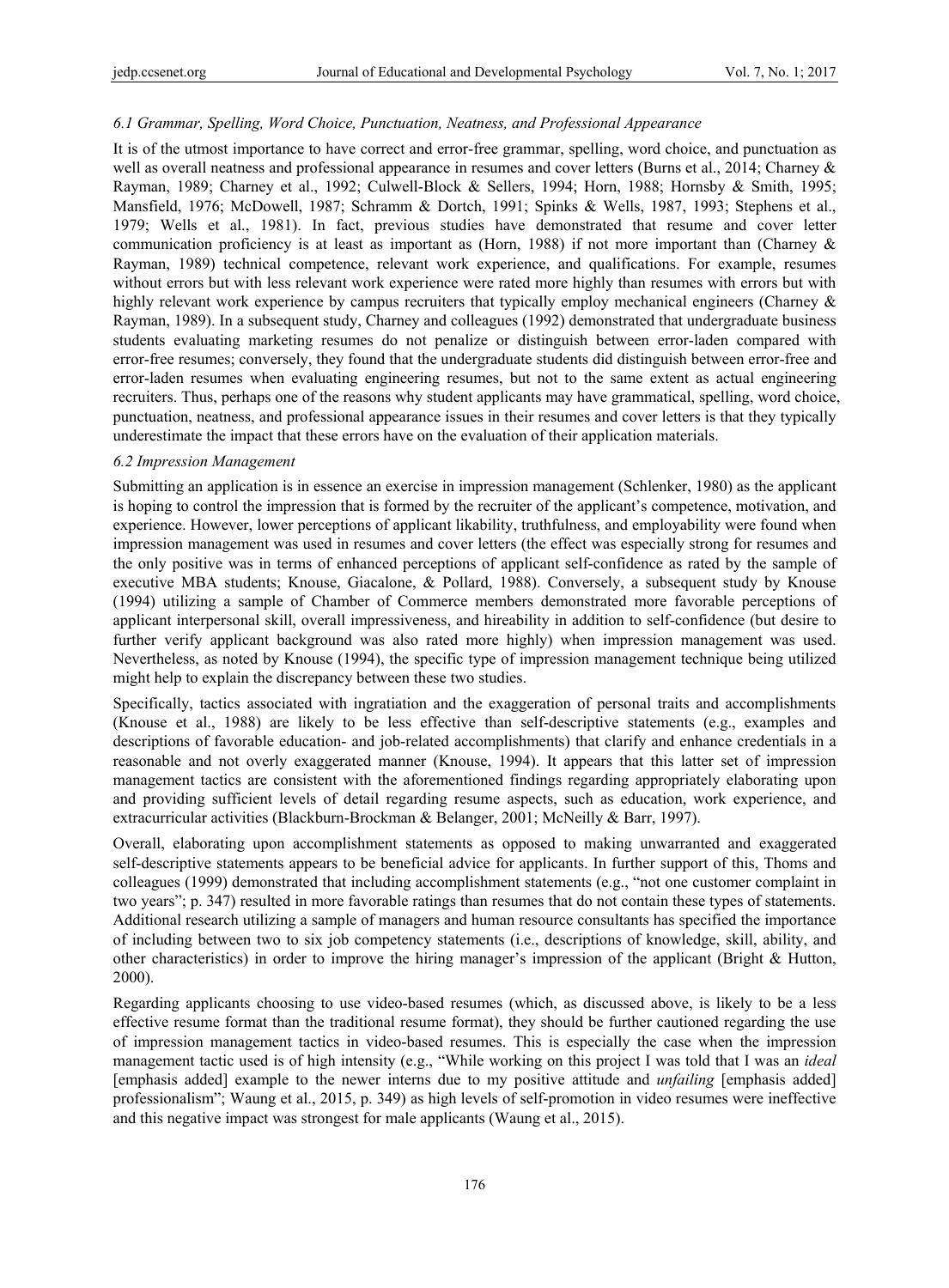# *6.3 Other Additional Advice*

Here are a few final additional pieces of resume-related advice from the empirical research literature: applicants should: (a) print and bring copies of their resume to the interview (e.g., Spinks & Wells, 1993); (b) take the time and effort to customize their resumes specifically for each job that is desired (Brown & Campion, 1994; Holley et al., 1988; Hornsby & Smith, 1995); and (c) deliver their resumes to potential employers electronically—either via email (with the resume included as an attachment as opposed to pasted into the body of the email) or via the company's website; Schullery et al., 1999). Overall, many additional research questions will emerge regarding resume and cover letter writing especially considering the technological advancements since many of the studies cited in the current paper were conducted; for example, have the substantial technological advancements changed the way that employers prefer to receive resumes? Is it more effective to electronically submit resumes in an Adobe PDF file format or in a Word document file format? Is it more effective to electronically submit a separate resume file and a separate cover letter file or should one file containing both the resume and the cover letter be submitted? Should the cover letter be pasted into the email itself and the resume attached to the email or should the resume and cover letter be attached to the email and something else be written in the body of the email?

#### **7. Discussion**

Although some scholars have argued that "there are few fixed rules about resumes" (Dittman, 1983, p. 16), in some cases in the current paper, relatively consistent results were found across various research methodologies, geographic locations, and time periods. These more consistent results have been summarized in Table 1 and have resulted in a synthesis of the historical empirical research literature through the lens of the advice that has accumulated to date. As noted at the outset and throughout the current paper, technological and other advancements have changed the business landscape as a whole; thus, the premise of the current paper was to provide an organizing framework containing future research questions that need to be investigated in order to continue moving the literature forward. In addition to the recent technological and other advancements since some of the studies were published, discrepancies across studies as well as other ideas that require future research efforts were also noted throughout the current paper and the resulting framework for organizing future research has been summarized in Table 2.

| Area                 | Advice          |                        | Relevant Citation(s)         |
|----------------------|-----------------|------------------------|------------------------------|
| General              | Do not include: |                        | Hutchinson and Brefka (1997) |
|                      | $\bullet$       | height                 |                              |
|                      | $\bullet$       | weight                 |                              |
|                      | ٠               | race                   |                              |
|                      | $\bullet$       | religion               |                              |
|                      | ٠               | birth date             |                              |
|                      | ٠               | marital status         |                              |
|                      | $\bullet$       | number of dependents   |                              |
|                      | $\bullet$       | physical/health status |                              |
|                      | $\bullet$       | photographs            |                              |
|                      | ٠               | social security number |                              |
| Personal Information | Include:        |                        | Burns et al. (2014)          |
|                      | $\bullet$       | name                   | Hornsby and Smith (1995)     |
|                      | ٠               | address                | Hutchinson (1984)            |
|                      | $\bullet$       | phone number           | Hutchinson and Brefka (1997) |
|                      | ٠               | email address          | Mansfield (1976)             |
|                      |                 |                        | Wells et al. (1981)          |

Table 1. Where have we been? Historical advice for resume and cover letter writing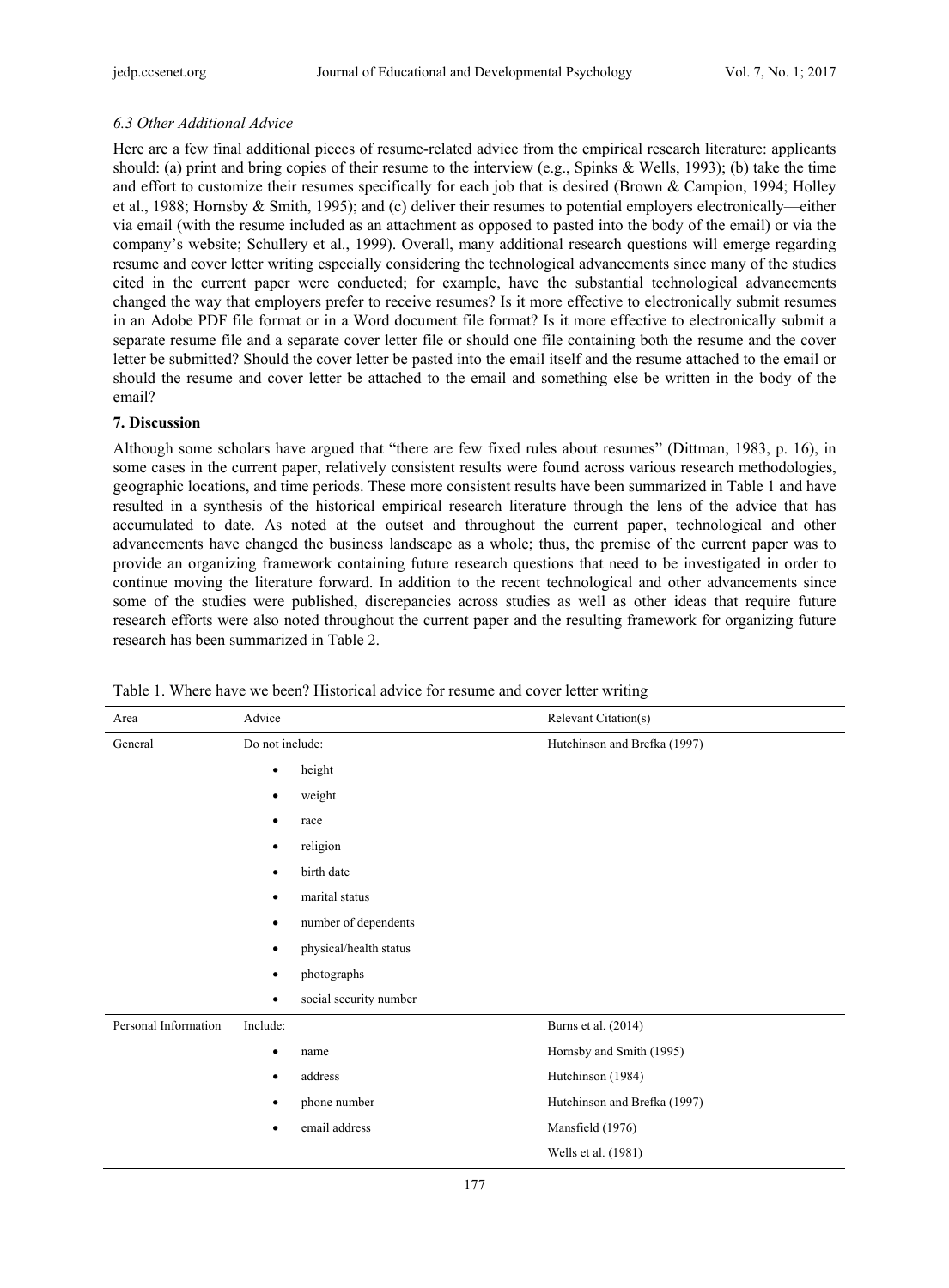| Personal Opening,            | Include:        |                                                                                                   | Burns et al. (2014)           |
|------------------------------|-----------------|---------------------------------------------------------------------------------------------------|-------------------------------|
| Job Objective, Career        | $\bullet$       | objective                                                                                         | Harcourt and Krizan (1989)    |
| Objective, and<br>Summary of |                 | summary of qualifications                                                                         | Harcourt et al. (1991)        |
| Qualifications               |                 |                                                                                                   | Hornsby and Smith (1995)      |
|                              | Do not include: |                                                                                                   | Hutchinson (1984)             |
|                              |                 | personal opening                                                                                  | Hutchinson and Brefka (1997)  |
|                              |                 |                                                                                                   | Schramm and Dortch, 1991      |
| Education                    | Include:        |                                                                                                   | Burns et al. (2014)           |
|                              | $\bullet$       | degree, designation                                                                               | Cole et al. (2007)            |
|                              | $\bullet$       | major, minor                                                                                      | Feild and Holley (1976)       |
|                              | ٠               | expected date of graduation (if applicable)                                                       | Hakel et al. (1970)           |
|                              |                 | GPA                                                                                               | Harcourt and Krizan (1989)    |
|                              |                 |                                                                                                   | Harcourt et al. (1991)        |
|                              | Do not include: |                                                                                                   | Holley et al. (1988)          |
|                              | $\bullet$       | high school GPA, graduation date, and                                                             | Horn (1988)                   |
|                              |                 | awards (unless this is the most recent<br>educational experience that the applicant<br>possesses) | Hornsby and Smith (1995)      |
|                              |                 |                                                                                                   | Hutchinson (1984)             |
|                              |                 |                                                                                                   | Hutchinson and Brefka (1997)  |
|                              |                 |                                                                                                   | Mansfield (1976)              |
|                              |                 |                                                                                                   | McNeilly and Barr (1997)      |
|                              |                 |                                                                                                   | Oliphant and Alexander (1982) |
|                              |                 |                                                                                                   | Ray et al. (1994)             |
|                              |                 |                                                                                                   | Schramm and Dortch (1991)     |
|                              |                 |                                                                                                   | Spinks and Wells (1987, 1993) |
|                              |                 |                                                                                                   | Su et al. (2015)              |
|                              |                 |                                                                                                   | Thoms et al. (1999)           |
|                              |                 |                                                                                                   | Wells et al. (1981)           |
| Work Experience              | Include:        |                                                                                                   | Feild and Holley (1976)       |
|                              | $\bullet$       | employers (even if unrelated to the job in                                                        | Harcourt and Krizan (1989)    |
|                              |                 | question)                                                                                         | Harcourt et al. (1991)        |
|                              | $\bullet$       | dates of employment                                                                               | Holley et al. (1988)          |
|                              | ٠               | job title                                                                                         | Horn (1988)                   |
|                              |                 | whether each job was part- or full-time                                                           | Hornsby and Smith (1995)      |
|                              |                 |                                                                                                   | Hutchinson (1984)             |
|                              |                 |                                                                                                   | Hutchinson and Brefka (1997)  |
|                              |                 |                                                                                                   | Mansfield (1976)              |
|                              |                 |                                                                                                   | McNeilly and Barr (1997)      |
|                              |                 |                                                                                                   | Schramm and Dortch (1991)     |
|                              |                 |                                                                                                   | Spinks and Wells (1987, 1993) |
|                              |                 |                                                                                                   | Sulastri et al. (2015)        |
|                              |                 |                                                                                                   | Wells et al. (1981)           |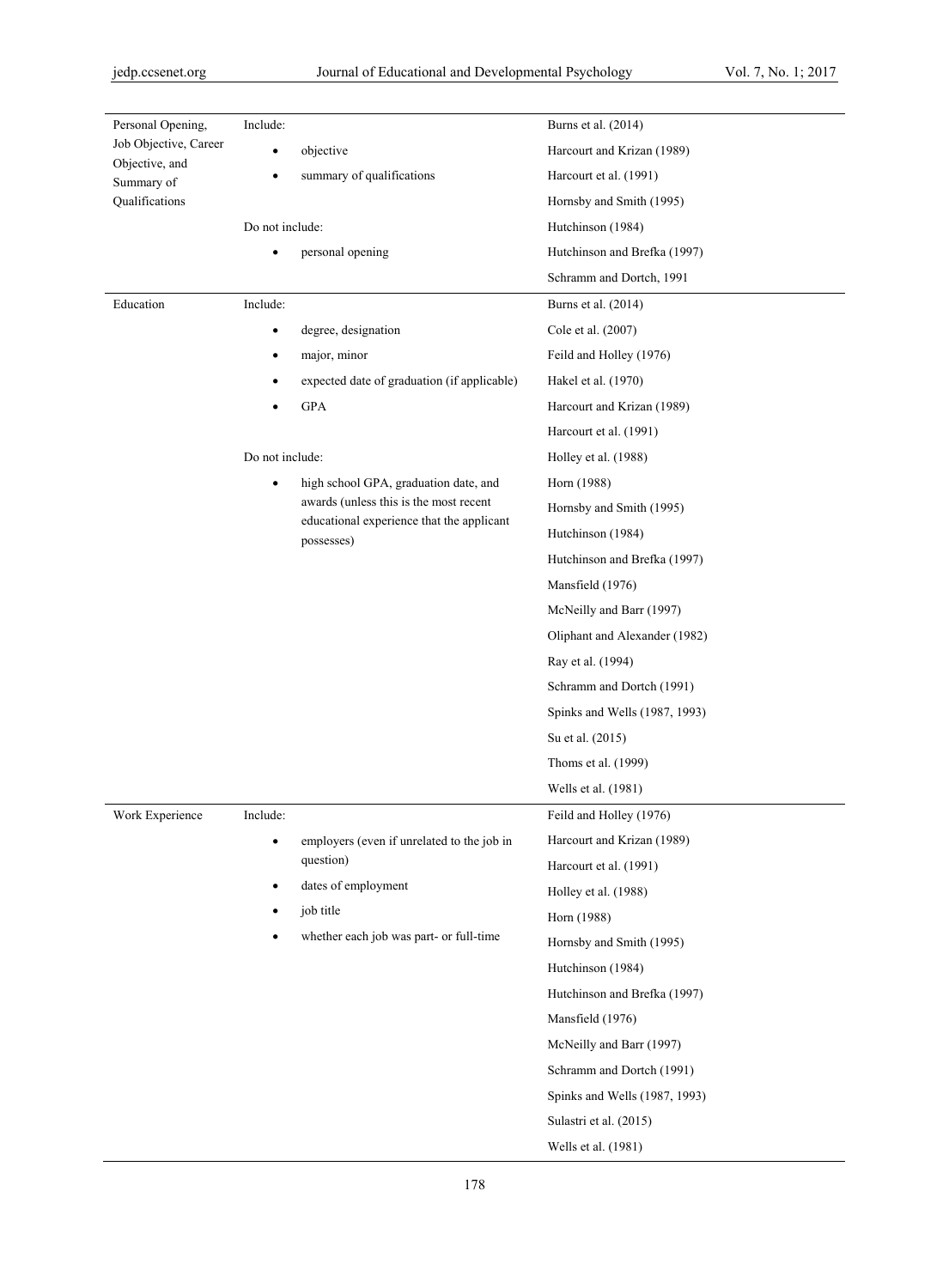l,

| Scholarships,<br>Awards, and Honors | Include:               |                                                                                                                                                                   | Burns et al. (2014)          |
|-------------------------------------|------------------------|-------------------------------------------------------------------------------------------------------------------------------------------------------------------|------------------------------|
|                                     | $\bullet$              | a list of scholarships, awards, and honors<br>received                                                                                                            | Campion (1978)               |
|                                     |                        |                                                                                                                                                                   | Hornsby and Smith (1995)     |
|                                     |                        |                                                                                                                                                                   | Hutchinson (1984)            |
|                                     |                        |                                                                                                                                                                   | Hutchinson and Brefka (1997) |
|                                     |                        |                                                                                                                                                                   | Mansfield (1976)             |
|                                     |                        |                                                                                                                                                                   | Schramm and Dortch (1991)    |
|                                     |                        |                                                                                                                                                                   | Wells et al. (1981)          |
| Hobbies, Interests,                 | Include:               |                                                                                                                                                                   | Brown and Campion (1994)     |
| and Extracurricular<br>Activities   | $\bullet$              | special skills and job aptitudes (e.g.,<br>languages, software)                                                                                                   | Burns et al. (2014)          |
|                                     |                        |                                                                                                                                                                   | Campion (1978)               |
|                                     | $\bullet$              | extracurricular activities (e.g., memberships<br>in professional organizations/associations,<br>leadership positions-especially for<br>career-related activities) | Chen et al. (2011)           |
|                                     |                        |                                                                                                                                                                   | Harcourt and Krizan (1989)   |
|                                     |                        |                                                                                                                                                                   | Harcourt et al. (1991)       |
|                                     |                        |                                                                                                                                                                   | Hutchinson (1984)            |
|                                     | Do not include:        |                                                                                                                                                                   | Hutchinson and Brefka (1997) |
|                                     | ٠                      | recreational sport activities<br>memberships in college clubs, fraternities,<br>and sororities                                                                    | McNeilly and Barr (1997)     |
|                                     | $\bullet$              |                                                                                                                                                                   | Nemanick and Clark (2002)    |
|                                     | $\bullet$<br>$\bullet$ |                                                                                                                                                                   | Rubin et al. (2002)          |
|                                     |                        | church involvement                                                                                                                                                | Schramm and Dortch (1991)    |
|                                     |                        | more detail on extracurricular activities than<br>on work experience                                                                                              | Wells et al. (1981)          |
| Willingness to                      | $\bullet$              | indicate willingness or lack of willingness to                                                                                                                    | Harcourt and Krizan (1989)   |
| Relocate and Travel                 |                        | relocate and travel                                                                                                                                               | Harcourt et al. (1991)       |
|                                     |                        |                                                                                                                                                                   | Hutchinson (1984)            |
|                                     |                        |                                                                                                                                                                   | Hutchinson and Brefka (1997) |
|                                     |                        |                                                                                                                                                                   | Wells et al. (1981)          |
| Length                              | $\bullet$              | ensure that your resume does not exceed                                                                                                                           | Feild and Holley (1976)      |
|                                     |                        | two pages                                                                                                                                                         | Harcourt and Krizan (1989)   |
|                                     |                        |                                                                                                                                                                   | Harcourt et al. (1991)       |
|                                     |                        |                                                                                                                                                                   | Horn (1988)                  |
|                                     |                        |                                                                                                                                                                   | Hornsby and Smith (1995)     |
|                                     |                        |                                                                                                                                                                   | Mansfield (1976)             |
|                                     |                        |                                                                                                                                                                   | Schramm and Dortch (1991)    |
|                                     |                        |                                                                                                                                                                   | Spinks and Wells (1987)      |
|                                     |                        |                                                                                                                                                                   | Thoms et al. (1999)          |
|                                     |                        |                                                                                                                                                                   | Wells et al. (1981)          |
| Order                               | $\bullet$              | order resume content in a traditional manner                                                                                                                      | Burns et al. (2014)          |
|                                     |                        | (e.g., personal information, education, work                                                                                                                      | Spinks and Wells (1987)      |
|                                     |                        | experience, extracurricular activities)                                                                                                                           | Wells et al. (1981)          |
| Overall Format                      | $\bullet$              | use the traditional, standard, formal,                                                                                                                            | Arnulf et al. (2010)         |
|                                     |                        | historical, chronological format over                                                                                                                             |                              |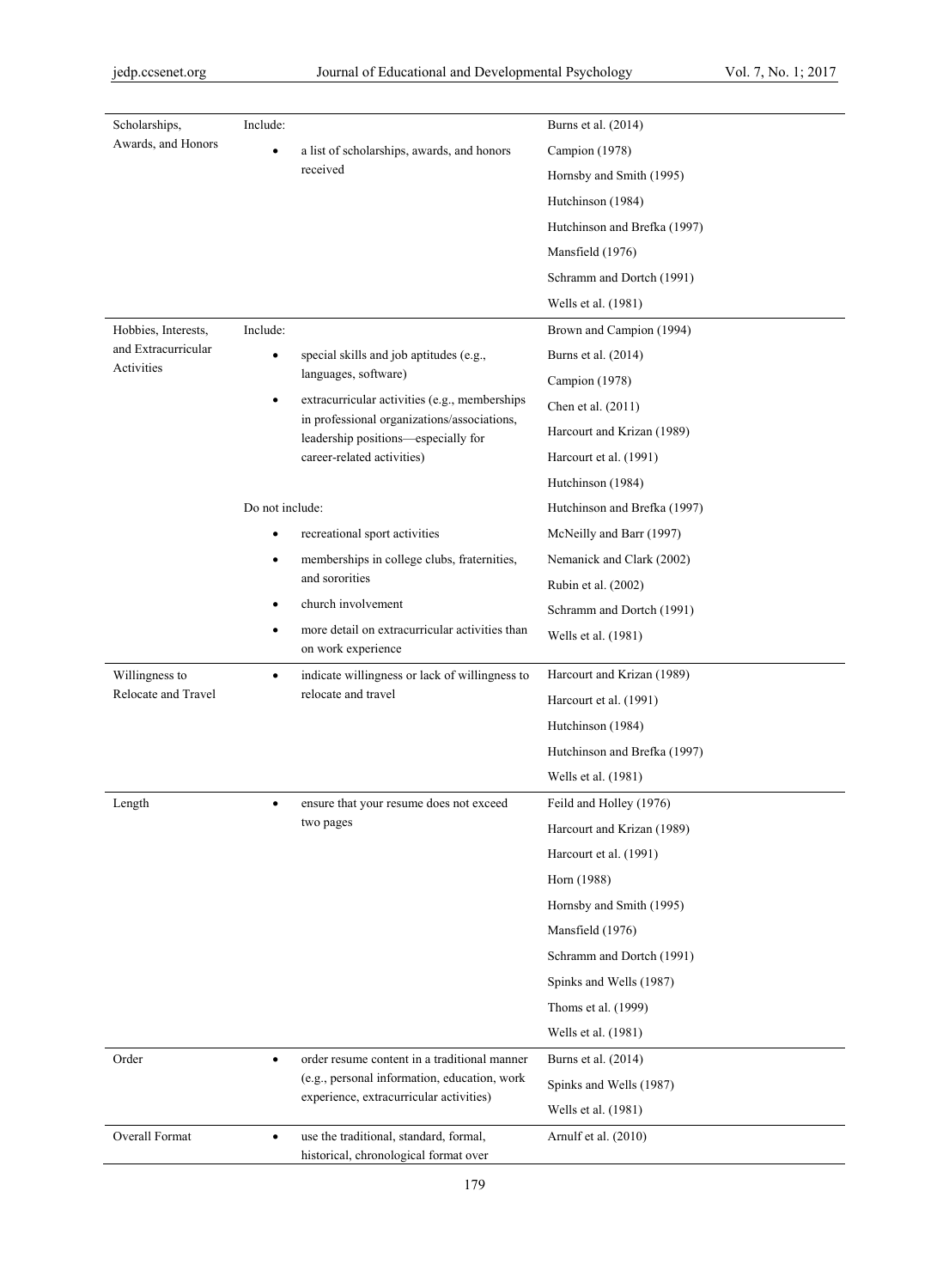|                                               |           | alternative options (e.g., functional,                                                                       | Chen et al. (2011)               |
|-----------------------------------------------|-----------|--------------------------------------------------------------------------------------------------------------|----------------------------------|
|                                               |           | informal, creative, imaginative, web-based,<br>video-based)                                                  | Hornsby and Smith (1995)         |
|                                               |           |                                                                                                              | Schramm and Dortch (1991)        |
|                                               |           |                                                                                                              | Schullery et al. (2009)          |
|                                               |           |                                                                                                              | Toth (1993)                      |
| Other Stylistic Issues                        | $\bullet$ | align job experience dates on the left- or                                                                   | Arnulf et al. (2010)             |
|                                               |           | right-hand side of the page (i.e., not with the<br>job experience information itself)                        | Bird and Puglisi (1986)          |
|                                               |           |                                                                                                              | Burns et al. (2014)              |
|                                               | $\bullet$ | ensure that margins are of a standard size<br>be concise yet specific and avoid vague                        | Helwig (1985)                    |
|                                               | $\bullet$ | assertions                                                                                                   | Horn (1988)                      |
|                                               | ٠         | use traditional, short, bullet point resumes                                                                 | Hornsby and Smith (1995)         |
|                                               |           | with bolding and action verbs                                                                                | Oliphant and Alexander (1982)    |
|                                               | $\bullet$ | write in the third person (e.g., "he", "she",                                                                | Penrose (1984)                   |
|                                               |           | "they") as opposed to the first person (e.g.,<br>"I", "we")                                                  | Stephens et al. (1979)           |
|                                               | $\bullet$ | use white or ivory over colored documents                                                                    |                                  |
| Cover Letters                                 | $\bullet$ | include a cover letter with the resume                                                                       | Augustin (1991)                  |
|                                               | ٠         | ensure that your cover letter does not exceed                                                                | DeKay (2006)                     |
|                                               |           | one page                                                                                                     | Harcourt et al. (1991)           |
|                                               | $\bullet$ | ensure that your cover letter contains less<br>than four paragraphs                                          | Horn (1988)                      |
|                                               | ٠         | customize the cover letter for each                                                                          | Hornsby and Smith (1995)         |
|                                               |           | application                                                                                                  | Mansfield (1976)                 |
|                                               | $\bullet$ | avoid redundancies with the information<br>included in the resume                                            | Schullery et al. (1999)          |
|                                               |           |                                                                                                              | Spinks and Wells (1987)          |
|                                               | $\bullet$ | avoid vague statements by using specificity<br>and precision                                                 | Wells et al. (1981)              |
|                                               | ٠         | write in the first person (e.g., "I", "we") as<br>opposed to the third person (e.g., "he",<br>"she", "they") |                                  |
|                                               | Include:  |                                                                                                              |                                  |
|                                               | ٠         | the job in question                                                                                          |                                  |
|                                               | $\bullet$ | knowledge regarding the potential employer                                                                   |                                  |
|                                               | $\bullet$ | information regarding ability to contribute<br>to the job in question                                        |                                  |
|                                               | $\bullet$ | a request for a personal interview                                                                           |                                  |
| Grammar, Spelling,                            | $\bullet$ | ensure that all application materials are                                                                    | Burns et al. (2014)              |
| Word Choice,<br>Punctuation,<br>Neatness, and |           | correct and error-free regarding grammar,                                                                    | Charney and Rayman (1989)        |
|                                               |           | spelling, word choice, and punctuation as<br>well as overall neatness and professional                       | Charney et al. (1992)            |
| Professional                                  |           | appearance                                                                                                   | Culwell-Block and Sellers (1994) |
| Appearance                                    |           |                                                                                                              | Horn (1988)                      |
|                                               |           |                                                                                                              | Hornsby and Smith (1995)         |
|                                               |           |                                                                                                              | Mansfield (1976)                 |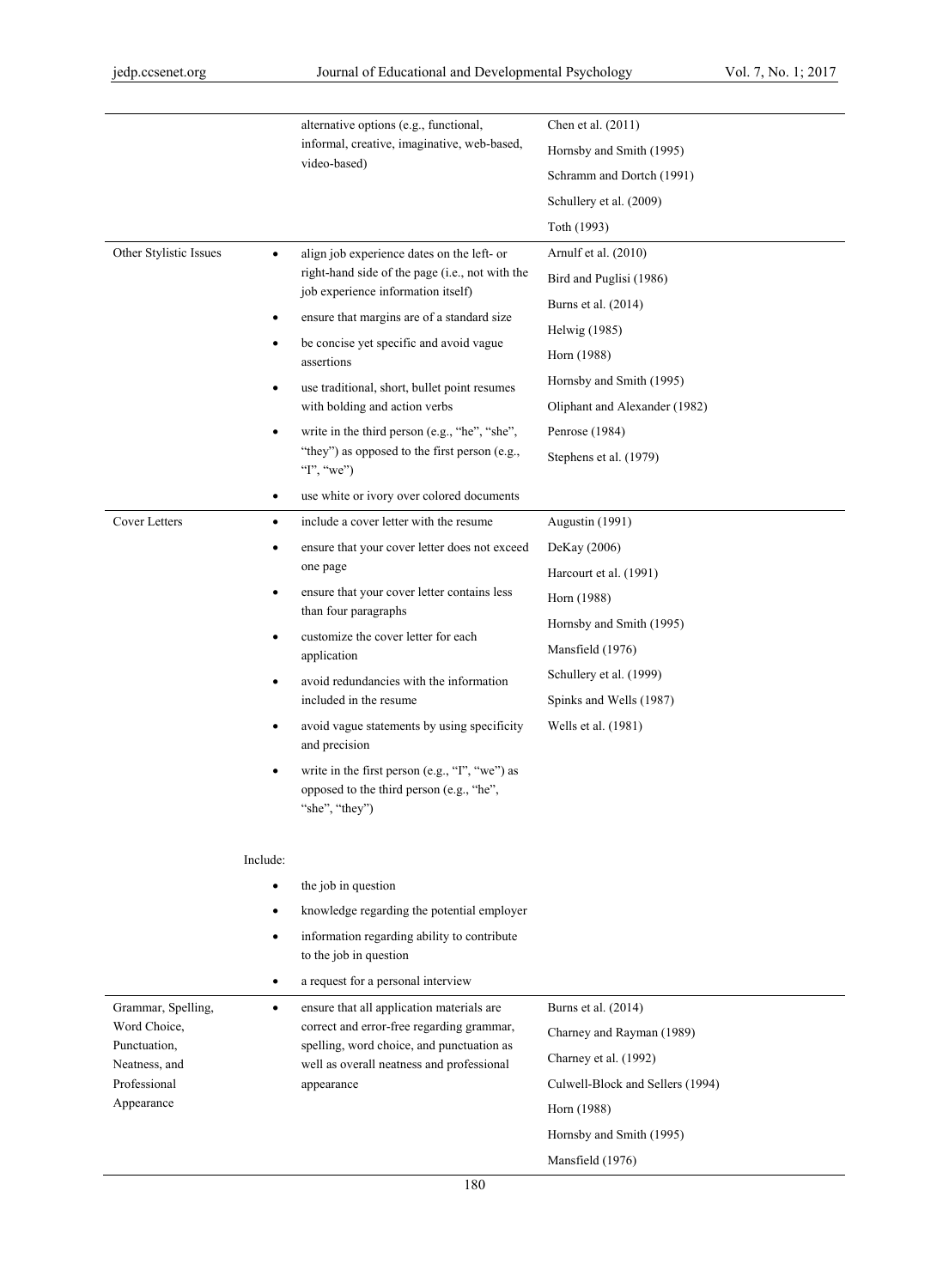|                  |                                                                                             | McDowell (1987)               |
|------------------|---------------------------------------------------------------------------------------------|-------------------------------|
|                  |                                                                                             | Schramm and Dortch (1991)     |
|                  |                                                                                             | Spinks and Wells (1987, 1993) |
|                  |                                                                                             | Stephens et al. (1979)        |
|                  |                                                                                             | Wells et al. (1981)           |
| Impression       | Include:                                                                                    | Bright and Hutton (2000)      |
| Management       | between two to six examples and<br>٠                                                        | Knouse (1994)                 |
|                  | descriptions of favorable education- and                                                    | Knouse et al. (1988)          |
|                  | job-related accomplishments that clarify and<br>enhance credentials in a reasonable and not | Thoms et al. (1999)           |
|                  | overly exaggerated manner                                                                   |                               |
|                  |                                                                                             |                               |
|                  | Do not include:                                                                             |                               |
|                  | flattery and ingratiation                                                                   |                               |
|                  | unwarranted and exaggerated                                                                 |                               |
|                  | self-descriptive statements                                                                 |                               |
| Other Additional | print and bring copies of the resume to the<br>$\bullet$                                    | Brown and Campion (1994)      |
| Advice           | interview                                                                                   | Holley et al. (1988)          |
|                  | customize the resume for each application<br>$\bullet$                                      | Hornsby and Smith (1995)      |
|                  | deliver the resume to potential employers<br>٠<br>electronically-either via email (with the | Schullery et al. (1999)       |
|                  | resume included as an attachment as                                                         | Spinks and Wells (1993)       |
|                  | opposed to pasted into the body of the                                                      |                               |
|                  | email) or via the company's website                                                         |                               |

# Table 2. Where should we go next? An organizing framework for future research questions

| Area                                                  | <b>Future Research Ouestions</b>                                                                                                                      |
|-------------------------------------------------------|-------------------------------------------------------------------------------------------------------------------------------------------------------|
| What information should be included<br>in the resume? | Are more professional email addresses more favorably received than less professional email<br>addresses?                                              |
|                                                       | Is a career objective, a job objective, or a combined career and job objective received most<br>favorably?                                            |
|                                                       | Is a summary of qualifications effective if a career objective, a job objective, or a combined career<br>and job objective has already been included? |
|                                                       | Is it most effective to include GPA within major, overall GPA, or both within major and overall<br>GPA?                                               |
|                                                       | Is the inclusion of GPA information effective when applicants are applying to non-entry-level jobs?                                                   |
|                                                       | Is information regarding the major source of financing during college or university important to<br>include?                                          |
|                                                       | Is information regarding class projects and coursework important to include?                                                                          |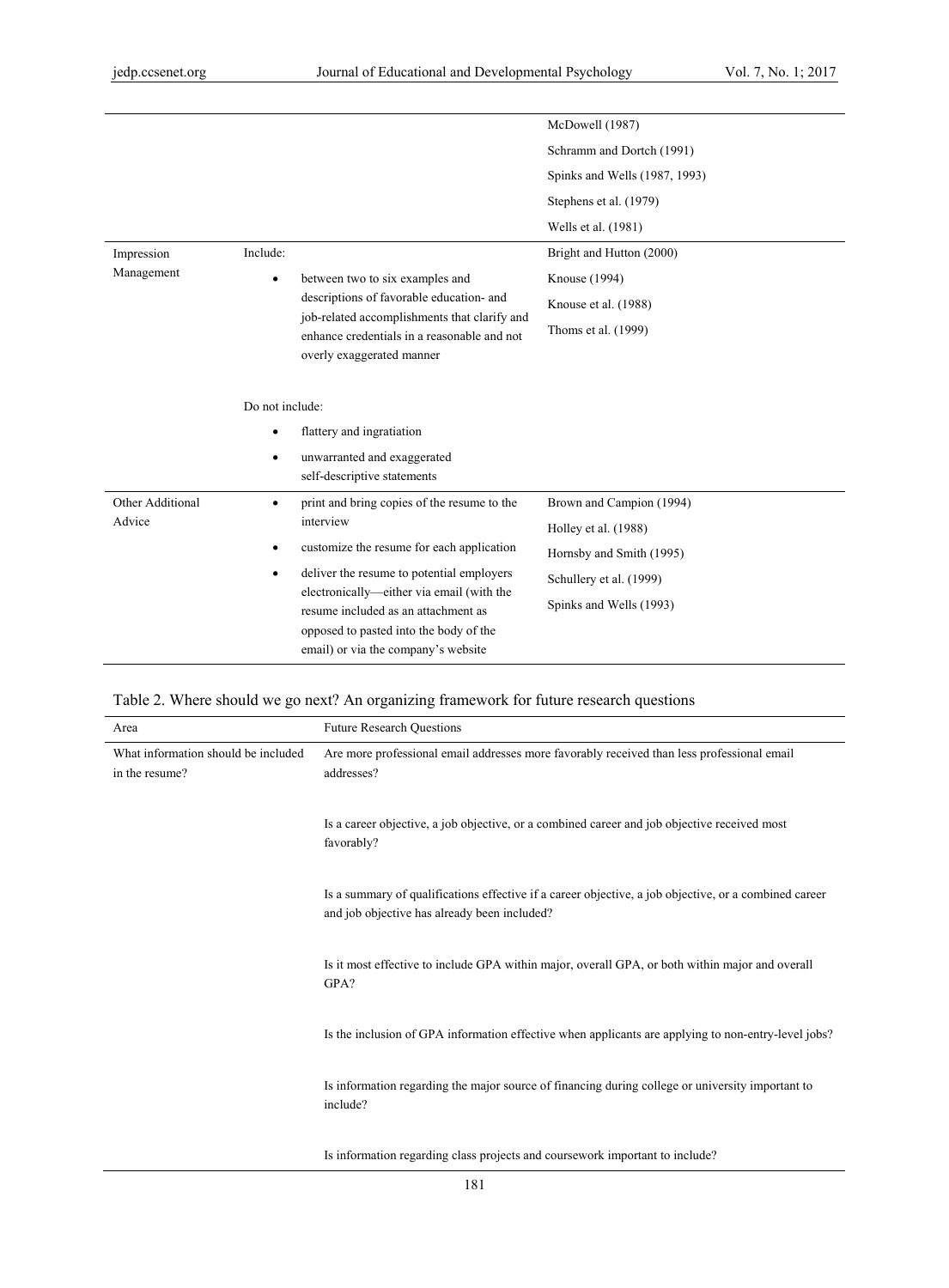|                                                                     | Are resumes prepared with or without references rated more favorably?                                                                                                                                                              |
|---------------------------------------------------------------------|------------------------------------------------------------------------------------------------------------------------------------------------------------------------------------------------------------------------------------|
|                                                                     | If resumes are prepared without references, then should the verbiage "references available upon<br>request" be included?                                                                                                           |
|                                                                     | Should hobbies and recreational/outside interests be included?                                                                                                                                                                     |
|                                                                     | Should extracurricular activities be included in resumes for non-student applicants and non-recent<br>graduate applicants?                                                                                                         |
|                                                                     | Is it more effective to include information regarding willingness to relocate and travel in the resume<br>or in the cover letter?                                                                                                  |
| How long should the resume be?                                      | Is the most effective resume page length one page or two pages?                                                                                                                                                                    |
|                                                                     | Is a full two-page resume more effective than a one-and-a-half-page resume?                                                                                                                                                        |
| In what order and style should the<br>resume content be arranged?   | For non-student applicants and non-recent graduate applicants, is it more effective for the work<br>experience section to precede the education section?                                                                           |
|                                                                     | Are resumes that include information pertaining to personality, emotional intelligence, diversity<br>tolerance, and preferred organizational structure (Wright et al., 2011) more effective than the<br>traditional resume format? |
|                                                                     | Is information pertaining to personality, emotional intelligence, diversity tolerance, and preferred<br>organizational structure (Wright et al., 2011) more effective when it is included in the resume or in<br>the cover letter? |
| What is the best available advice for<br>cover letter writing?      | Are cover letters written in a paragraph format more effective than cover letters written in a<br>combined paragraph and bullet point format or in a combined paragraph and table format?                                          |
|                                                                     | What is the appropriate level of assertiveness to include in application materials?                                                                                                                                                |
| What other advice is there for resume.<br>and cover letter writing? | Have the substantial technological advancements changed the way that employers prefer to receive<br>resumes?                                                                                                                       |
|                                                                     | Is it more effective to electronically submit resumes in an Adobe PDF file format or in a Word<br>document file format?                                                                                                            |
|                                                                     | Is it more effective to electronically submit a separate resume file and a separate cover letter file or<br>should one file containing both the resume and the cover letter be submitted?                                          |
|                                                                     | Should the cover letter be pasted into the email itself and the resume attached to the email or should<br>the resume and cover letter be attached to the email and something else be written in the body of the<br>email?          |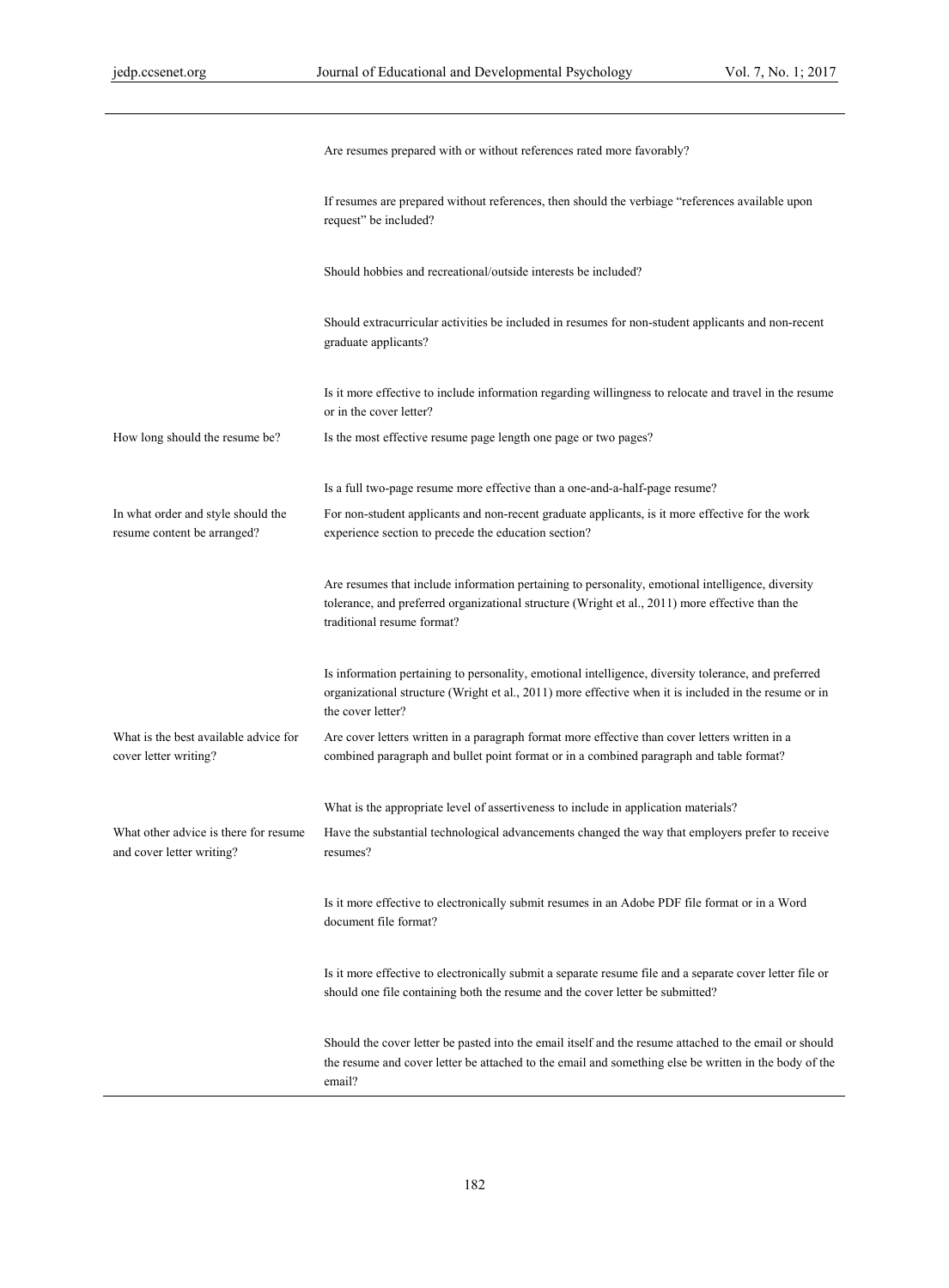# *7.1 Potential Limitations*

Overall, despite recent claims that "there are no commonly accepted resume items and attributes across jobs and industries" (Su et al., 2015, p. 712), even the focal practical implication of that paper for applicants (which was framed in the context of the hospitality industry and recommended focusing resume content on job-related degree and grade information) is clearly a conclusion that is consonant with the advice from the literature (e.g., Burns et al., 2014; Feild & Holley, 1976; McNeilly & Barr, 1997; Schramm & Dortch, 1991). Regardless, especially as a result of the aforementioned technological and other advancements since many of the research studies cited in the current paper have been conducted, future research should seek to replicate the historical advice regarding resume writing (which was summarized in Table 1) as well as to seek to further advance the resume research literature by beginning to answer the future research questions noted in Table 2.

An additional potential limitation associated with the current paper is the generalizability of the historical advice summarized. Contrarians may argue that the advice summarized in Table 1 does not generalize to all types of jobs, industries, companies, and geographic locations. Nevertheless, there is reason to believe that this potential limitation may be less concerning than some contrarians may assert. Specifically, no significant differences have been found between the resume and cover letter preferences of smaller and larger organizations (Ray et al., 1994; Spinks & Wells, 1993). In addition, some research has demonstrated relatively similar results regarding the perceptions of American and Australian personnel professionals when evaluating resumes (e.g., Welch, 1986). More recently, Schullery and colleagues (2009) found that preferences for resumes and cover letters were highly similar across geographic range, company size, and industry.

One final potential limitation associated with the current paper is that many of the studies in the resume literature (and thus, many of the studies summarized and integrated in the current paper) have focused on recent post-secondary graduates as applicants. As noted in various future research questions (see Table 2), it will be beneficial for subsequent studies to assess the generalizability of some of the findings that appear to be targeted predominantly towards current students and recent graduates—for example, should extracurricular activities be included in resumes for non-student applicants and non-recent graduate applicants? For non-student applicants and non-recent graduate applicants, is it more effective for the work experience section to precede the education section?

#### *7.2 Conclusion*

The current paper has summarized the extant empirical resume research literature that has accumulated over the last several decades in order to provide the most systematic and comprehensive summary to date. The current paper provided a synthesis of the historical empirical research literature through the lens of the advice that has accumulated thus far (Table 1) and also provided an organizing framework containing future research questions that need to be investigated in order to continue moving the literature forward (Table 2). Job applicants can glean advice from the accumulated research evidence, business communication instructors can instruct their students based on this evidence, and researchers now have an organizing framework with numerous future research questions in order to further advance the resume research literature.

#### **References**

- Anderson, N. H., & Barrios, A. A. (1961). Primacy effects in personality impression formation. *Journal of Abnormal and Social Psychology*, *63*, 346-350. https://doi.org/10.1037/h0046719
- Arnulf, J., K., Tegner, L., & Larssen, Ø. (2010). Impression making by resume layout: Its impact on the probability of being shortlisted. *European Journal of Work and Organizational Psychology*, *19*, 221-230. https://doi.org/10.1080/13594320902903613
- Augustin, H. M. (1991). The written job search: A comparison of the traditional and a nontraditional approach. *Business Communication Quarterly*, *54*, 13-14. https://doi.org/10.1177/108056999105400304
- Bendick, M., Jackson, C. W., & Romero, J. H. (1996). Employment discrimination against older workers: An experimental study of hiring practices. *Journal of Aging & Social Policy*, *8*, 25-46. https://doi.org/10.1300/J031v08n04\_03
- Bertrand, M., & Mullainathan, S. (2004). Are Emily and Greg more employable than Lakisha and Jamal? A field experiment on labor market discrimination. *The American Economic Review*, *94*, 991-1013. https://doi.org/10.1257/0002828042002561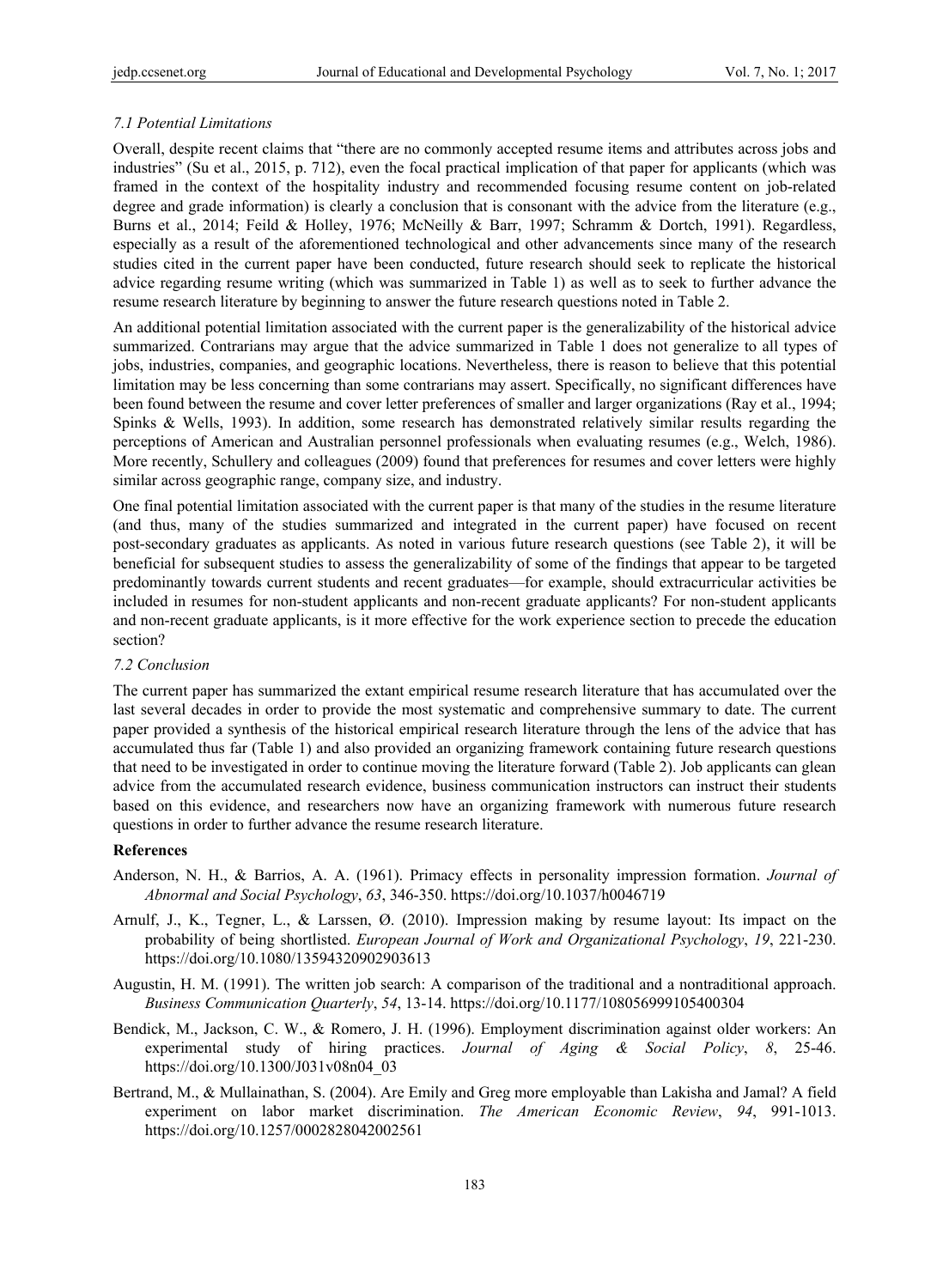- Bird, C. P., & Puglisi, D. D. (1986). Method of resume reproduction and evaluations of employment suitability. *The Journal of Business Communication*, *23*, 31-39. https://doi.org/10.1177/002194368602300303
- Blackburn-Brockman, E., & Belanger, K. (2001). One page or two?: A national study of CPA recruiters' preferences for resume length. *The Journal of Business Communication*, *38*, 29-57. https://doi.org/10.1177/002194360103800104
- Bright, J. E. H., & Hutton, S. (2000). The impact of competency statements on resumes for short-listing decisions. *International Journal of Selection and Assessment*, *8*, 41-53. https://doi.org/10.1111/1468-2389.00132
- Brown, B. K., & Campion, M. A. (1994). Biodata phenomenology: Recruiters' perceptions and use of biographical information in resume screening. *Journal of Applied Psychology*, *79*, 897-908. https://doi.org/10.1037/0021-9010.79.6.897
- Burns, G. N., Christiansen, N. D., Morris, M. B., Periard, D. A., & Coaster, J. A. (2014). Effects of applicant personality on resume evaluations. *Journal of Business and Psychology*, *29*, 573-591. https://doi.org/10.1007/s10869-014-9349-6
- Campion, M. A. (1978). Identification of variables most influential in determining interviewers' evaluations of applicants in a college placement center. *Psychological Reports*, *42*, 947-952. https://doi.org/10.2466/pr0.1978.42.3.947
- Catano, V. M., Wiesner, W. H., & Hackett, R. D. (2016). *Recruitment and selection in Canada* (6th ed.). Toronto, ON: Nelson Education Ltd.
- Charney, D. H., & Rayman, J. R. (1989). The role of writing quality in effective student resumes. *Journal of Business and Technical Communication*, *3*, 36-53. https://doi.org/10.1177/105065198900300102
- Charney, D. H., Rayman, J., & Ferreira-Buckley, L. (1992). How writing quality influences readers' judgments of resumes in business and engineering. *Journal of Business and Technical Communication*, *6*, 38-74. https://doi.org/10.1177/1050651992006001002
- Chen, C., Huang, Y., & Lee, M. (2011). Test of a model linking applicant resume information and hiring recommendations. *International Journal of Selection and Assessment*, *19*, 374-387. https://doi.org/10.1111/j.1468-2389.2011.00566.x
- Cole, M. S., Rubin, R. S., Feild, H. S., & Giles, W. F. (2007). Recruiters' perceptions and use of applicant resume information: Screening the recent graduate. *Applied Psychology: An International Review*, *56*, 319-343. https://doi.org/10.1111/j.1464-0597.2007.00288.x
- Culwell-Block, B., & Sellers, J. A. (1994). Resume content and format—Do the authorities agree? *Business Communication Quarterly*, *57*, 27-30. https://doi.org/10.1177/108056999405700405
- DeKay, S. H. (2006). Expressing emotion in electronic job cover letters. *Business Communication Quarterly*, *69*, 435-439. https://doi.org/10.1177/108056990606900419
- Derous, E., & Ryan, A. M. (2012). Documenting the adverse impact of resume screening: Degree of ethnic identification matters. *International Journal of Selection and Assessment*, *20*, 464-474. https://doi.org/10.1111/ijsa.12009
- Dipboye, R. L., Arvey, R. D., & Terpstra, D. E. (1977). Sex and physical attractiveness of raters and applicants as determinants of resume evaluations. *Journal of Applied Psychology*, *62*, 288-294. https://doi.org/10.1037/0021-9010.62.3.288
- Dipboye, R. L., Fromkin, H. L., & Wiback, K. (1975). Relative importance of applicant sex, attractiveness, and scholastic standing in evaluation of job applicant resumes. *Journal of Applied Psychology*, *60*, 39-43. https://doi.org/10.1037/h0076352
- Dittman, N. A. (1983). Job winning resumes. *Business Communication Quarterly*, *46*, 16-22. https://doi.org/10.1177/108056998304600204
- Erez, A., & Grant, A. M. (2014). Separating data from intuition: Bringing evidence into the management classroom. *Academy of Management Learning & Education*, *13*, 104-119. https://doi.org/10.5465/amle.2013.0098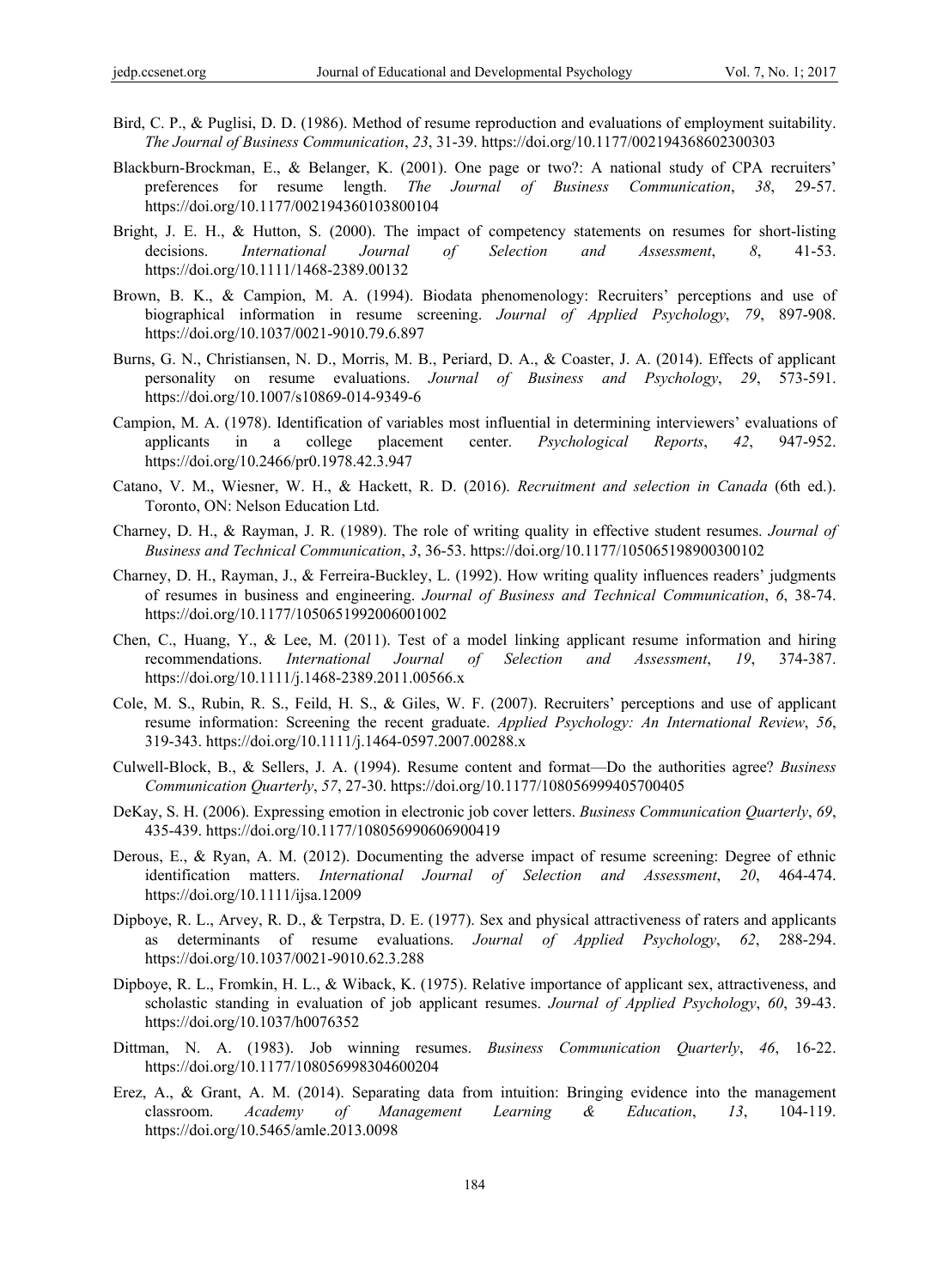- Feild, H. S., & Holley, W. H. (1976). Resume preparation: An empirical study of personnel managers' perceptions. *Vocational Guidance Quarterly*, *24*, 229-237. https://doi.org/10.1002/j.2164-585X.1976.tb00925.x
- Hakel, M. D., Dobmeyer, T. W., & Dunnette, M. D. (1970). Relative importance of three content dimensions in overall suitability ratings of job applicants' resumes. *Journal of Applied Psychology*, *54*, 65-71. https://doi.org/10.1037/h0028649
- Harcourt, J., & Krizan, A. C. B. (1989). A comparison of resume content preferences of Fortune 500 personnel administrators and business communication instructors. *The Journal of Business Communication*, *26*, 177-190. https://doi.org/10.1177/002194368902600206
- Harcourt, J., Krizan, A. C. B., & Merrier, P. (1991). Recruiters' opinions about resume content. *Journal of Education for Business*, *66*, 267-273. https://doi.org/10.1080/08832323.1991.10117483
- Helwig, A. A. (1985). Corporate recruiter preferences for three resume styles. *Vocational Guidance Quarterly*, *34*, 99-105. https://doi.org/10.1002/j.2164-585X.1985.tb01109.x
- Hiemstra, A. M. F., Derous, E., Serlie, A. W., & Born, M. P. (2012). Fariness perceptions of video resumes among ethnically diverse applicants. *International Journal of Selection and Assessment*, *20*, 423-433. https://doi.org/10.1111/ijsa.12005
- Holley, W. H., Higgins, E., & Speights, S. (1988). Resumes and cover letters: What do HR managers really want? *Personnel*, *65*, 49-51.
- Horn, J. K. (1988). What employers want in cover letters and resumes. *Journal of Education for Business*, *64*, 90-93*.* https://doi.org/10.1080/08832323.1988.10117336
- Hornsby, J. S., & Smith, B. N. (1995). Resume content: What should be included and excluded. *S*.*A.M. Advanced Management Journal*, *60*, 4-9.
- Hutchinson, K. L. (1984). Personnel administrators' preferences for resume content: A survey and review of empirically based conclusions. *The Journal of Business Communication*, *21*, 5-14. https://doi.org/10.1177/002194368402100401
- Hutchinson, K. L., & Brefka, D. S. (1997). Personnel administrators' preferences for resume content: Ten years after. *Business Communication Quarterly*, *60*, 67-75. https://doi.org/10.1177/108056999706000206
- Knouse, S. B. (1989). The role of attribution theory in personnel employment selection: A review of the recent literature. *Journal of General Psychology*, *116*, 183-196. https://doi.org/10.1080/00221309.1989.9711122
- Knouse, S. B. (1994). Impressions of the resume: The effects of applicant education, experience, and impression management. *Journal of Business and Psychology*, *9*, 33-45. https://doi.org/10.1007/BF02230985
- Knouse, S. B., Giacalone, R. A., & Pollard, H. (1988). Impression management in the resume and its cover letter. *Journal of Business and Psychology*, *3*, 242-249. https://doi.org/10.1007/BF01014492
- Mansfield, C. E. (1976). We hear you Mr./Ms. business … The resume and cover letter. *Business Communication Quarterly*, *39*, 20-22. https://doi.org/10.1177/108056997603900308
- Marlowe, C. M., Schneider, S. L., & Nelson, C. E. (1996). Gender and attractiveness biases in hiring decisions: Are more experienced managers less biased? *Journal of Applied Psychology*, *81*, 11-21. https://doi.org/10.1037/0021-9010.81.1.11
- McDowell, E. E. (1987). Perceptions of the ideal cover letter and ideal resume. *Journal of Technical Writing and Communication*, *17*, 179-191. https://doi.org/10.2190/BK23-74U3-333Q-0T86
- McIntyre, S., Moberg, D. J., & Posner, B. Z. (1980). Preferential treatment in preselection decisions according to sex and race. *Academy of Management Journal*, *23*, 738-749. https://doi.org/10.2307/255560
- McNeilly, K. M., & Barr, T. F. (1997). Convincing the recruiter: A comparison of resume formats. *Journal of Education for Business*, *72*, 359-363. https://doi.org/10.1080/08832323.1997.10116871
- Muchinsky, P. M., & Harris, S. L. (1977). The effect of applicant sex and scholastic standing on the evaluation of job applicant resumes in sex-typed occupations. *Journal of Vocational Behavior*, *11*, 95-108. https://doi.org/10.1016/0001-8791(77)90020-3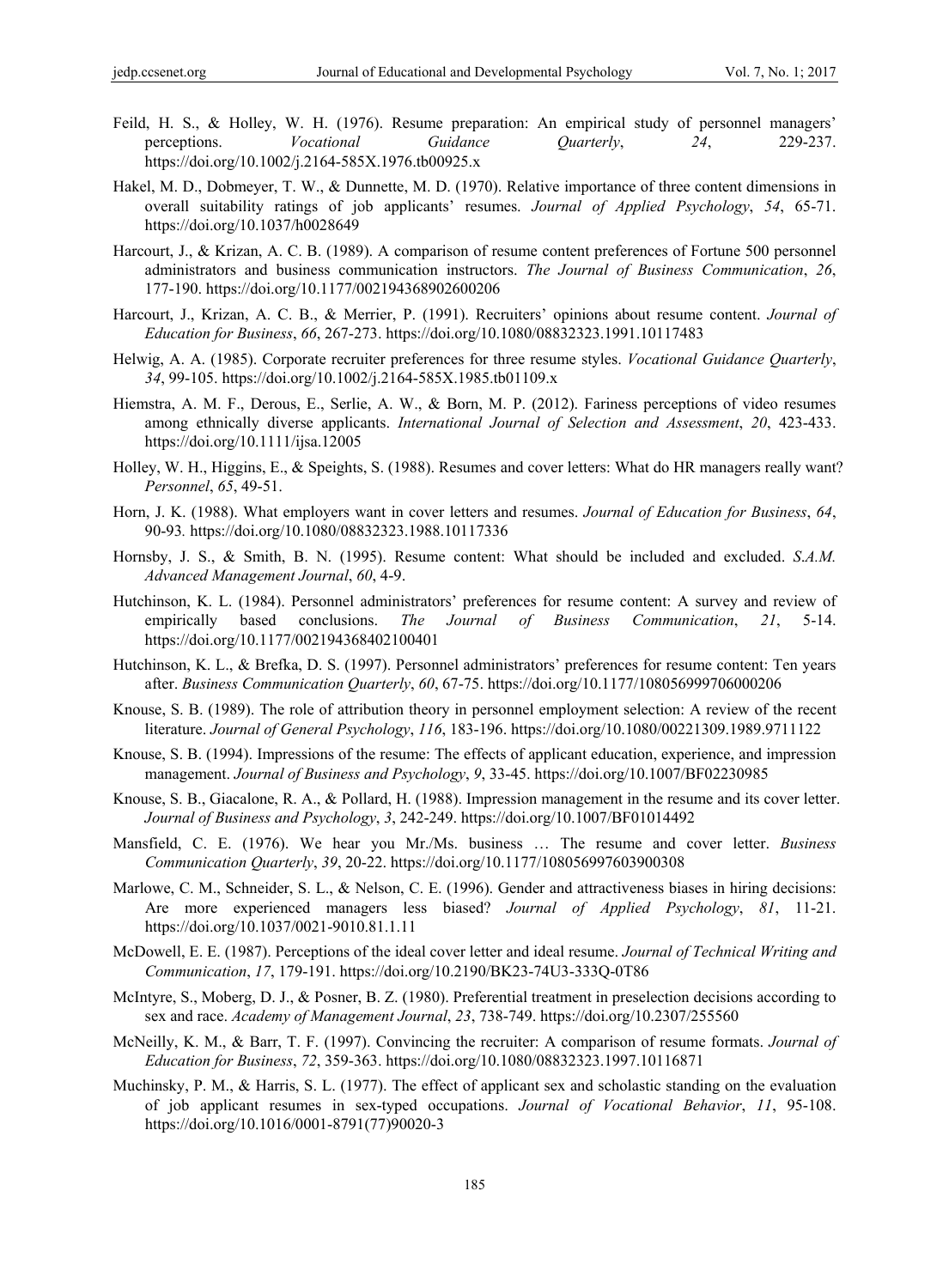- Nemanick, R. C. Jr., & Clark, E. M. (2002). The differential effects of extracurricular activities on attributions in resume evaluation. *International Journal of Selection and Assessment*, *10*, 206-217. https://doi.org/10.1111/1468-2389.00210
- Oliphant, V. N., & Alexander, E. R. III. (1982). Reactions to resumes as a function of resume determinateness, applicant characteristics, and sex of raters. *Personnel Psychology*, *35*, 829-842. https://doi.org/10.1111/j.1744-6570.1982.tb02225.x
- Penrose, J. M. (1973). Does order make a difference in resumes? *The Journal of Business Communication*, *10*, 15-19. https://doi.org/10.1177/002194367301000303
- Penrose, J. M. (1984). A discrepancy analysis of the job-getting process and a study of resume techniques. *The Journal of Business Communication*, *21*, 5-15. https://doi.org/10.1177/002194368402100301
- Pibal, D. C. (1985). Criteria for effective resumes as perceived by personnel directors. *Personnel Administrator*, *30*, 119-123.
- Ray, C. M., Stallard, J. J., & Hunt, C. S. (1994). Criteria for business graduates' employment: Human resource managers' perceptions. *Journal of Education for Business*, *69*, 140-144. https://doi.org/10.1080/08832323.1994.10117672
- Renwick, P. A., & Tosi, H. (1978). The effects of sex, marital status, and educational background on selection decisions. *Academy of Management Journal*, *21*, 93-103. https://doi.org/10.2307/255665
- Roderick, J. C., & Jelley, H. M. (1992). An innovative method for teaching resume design. *Business Communication Quarterly*, *55*, 1-4. https://doi.org/10.1177/108056999205500201
- Rubin, R. S., Bommer, W. H., & Baldwin, T. T. (2002). Using extracurricular activity as an indicator of interpersonal skill: Prudent evaluation of recruiting malpractice? *Human Resource Management*, *41*, 441-454. https://doi.org/10.1002/hrm.10053
- Schlenker, B. R. (1980). *Impression management*. Monterey, CA: Brooks/Cole.
- Schramm, R. M., & Dortch, R. N. (1991). An analysis of effective resume content, format, and appearance based on college recruiter perceptions. *Business Communication Quarterly*, *54*, 18-23. https://doi.org/10.1177/108056999105400306
- Schullery, N. M., Ickes, L., & Schullery, S. E. (2009). Employer preferences for resumes and cover letters. *Business Communication Quarterly*, *72*, 163-176. https://doi.org/10.1177/1080569909334015
- Spinks, N., & Wells, B. (1987). Letters of application and resumes: A comparison of corporate views. *Business Communication Quarterly*, *50*, 9-16. https://doi.org/10.1177/108056998705000303
- Spinks, N., & Wells, B. (1993). Are preferences of small companies likely to agree with those of large corporations concerning resumes and application letters? *Business Communication Quarterly*, *56*, 28-29. https://doi.org/10.1177/108056999305600307
- Stanley-Weigand, P. (1991). Organizing the writing of your resume. *Business Communication Quarterly*, *54*, 11-12. https://doi.org/10.1177/108056999105400303
- Stephens, D. B., Watt, J. T., & Hobbs, W. S. (1979). Getting through the resume preparation maze: Some empirically based guidelines for resume format. *Vocational Guidance Quarterly*, *28*, 25-34. https://doi.org/10.1002/j.2164-585X.1979.tb00080.x
- Stull, J. (1978). Self-awareness, self-esteem, and resume writing: An exercise. *Business Communication Quarterly*, *41*, 8-10. https://doi.org/10.1177/108056997804100403
- Su, C., Lorgnier, N. G. A., Yang, J., & Oh, A. H. (2015). How does the interview change the importance of resume information in acceptance decisions? An experimental study in the hotel industry. *Service Business*, *9*, 711-732. https://doi.org/10.1007/s11628-014-0253-y
- Sulastri, A., Handoko, M., & Janssens, J. M. A. M. (2015). Grade point average and biographical data in personal resumes: Predictors of finding employment. *International Journal of Adolescence and Youth*, *20*, 306-316. https://doi.org/10.1080/02673843.2014.996236
- Thoms, P., McMasters, R., Roberts, M. R., & Dombkowski, D. A. (1999). Resume characteristics as predictors of an invitation to interview. *Journal of Business and Psychology*, *13*, 339-356. https://doi.org/10.1023/A:1022974232557